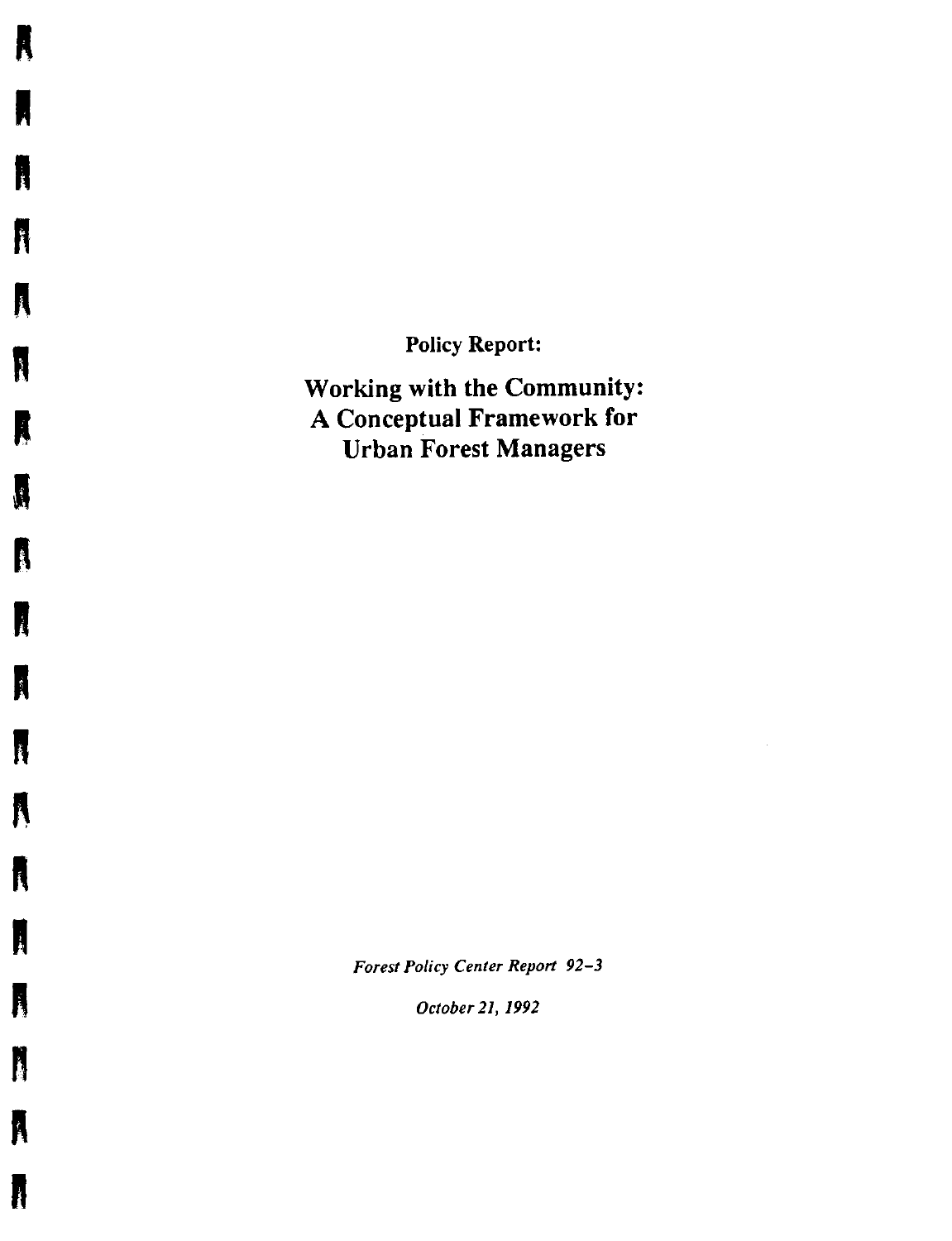#### *ABOUT THE FOREST POLICY CENTER*

The Forest Policy Center, a program of AMERICAN FORESTS, serves as a bridge between the scientific community and policymakers, providing timely, impartial synthesis of scientific information **relating** to current issues in the protection and sustainable management of forest ecosystems.

**ft** 

**ft** 

**l** 

**K** 

K

**n** 

**"**<br>"

**n** 

**ft** 

**"**<br>"

**R** 

**n** 

A primary function of the Forest Policy Center is to identify current and emerging information needs, coordinate research among scientists with specific knowledge and expertise on the topic, and interpret the results to policymakers and the public.

As part of AMERICAN FORESTS, the Center plays an important role reinforcing the scientific underpinning for AMERICAN FoRESTS action-oriented programs in policy, urban forestry, and international resource policy. Research conducted at the Center facilitates the work of these programs by providing information and data 10 program staffs, and educating and informing key audiences.

Over the years, AMERICAN FORESTS has played an important role in the conservation community, facilitating the resolution of resource policy conflicts through dialogue and consensus rather than political confrontation or litigation. The Forest Policy Center provides factual analysis that facilitates effective communication among interests, and helps identify opportunities for mutual agreement.

The Forest Policy Center's efforts are guided by an Advisory Council made up of respected scientists and professionals from throughout the resource management community. The views expressed in reports by the Forest Policy Center do not necessarily reflect the views of the members of the Advisory Council, or of the organizations with which they are associated. The Center's activities are underwritten by a broad and diverse array of funding sources, including charitable foundations, corporate giving programs, and cooperative research agreements with federal and state public agencies.

#### *Advisory Council*

| Adela Backiel                                                           | Jon M. Jensen                                                                              | William D. Ticknor                                                |
|-------------------------------------------------------------------------|--------------------------------------------------------------------------------------------|-------------------------------------------------------------------|
| <b>Analyst in Natural Resources</b>                                     | <b>Associate Director</b>                                                                  | President                                                         |
| Congressional Research Service                                          | Pew Scholars Program                                                                       | Forestry Consultants, Inc.                                        |
| Library of Congress                                                     | University of Michigan                                                                     | Orient, Ohio                                                      |
| Hanna J. Cortner<br>Professor<br>Water Resources Research Center        | Dennis C. Le Master (Chairman)<br>Professor and Head<br>Dept. of Forestry & Nat. Resources | Staff<br>V. Alaric Sample                                         |
| University of Arizona                                                   | Purdue University                                                                          | Director                                                          |
| James Clark                                                             | Hal Salwasser                                                                              | Jeffrey E. Beattie                                                |
| <b>Vice President</b>                                                   | Director                                                                                   | Research Associate                                                |
| <b>HortScience</b>                                                      | New Perspectives                                                                           | Phillip D. Rodbell                                                |
| Pleasanton, California                                                  | <b>USDA Forest Service</b>                                                                 | <b>Urban Forester</b>                                             |
| Roger Funk<br>Vice President<br>Davey Tree Expert Company<br>Kent, Ohio | Robert W. Skiera<br>City Forester (ret.)<br>Milwaukee, Wisconsin<br>Arthur V. Smyth        | Gary A. Moll<br>V.P for Urban Forestry<br><b>AMERICAN FORESTS</b> |
| James W. Giltmier                                                       | Associate                                                                                  | R. Neil Sampson                                                   |
| <b>Executive Vice President</b>                                         | <b>Columbia Consulting Group</b>                                                           | <b>Executive Vice President</b>                                   |
| Pinchot Institute for Conservation                                      | Alexandria, Virginia                                                                       | <b>AMERICAN FORESTS</b>                                           |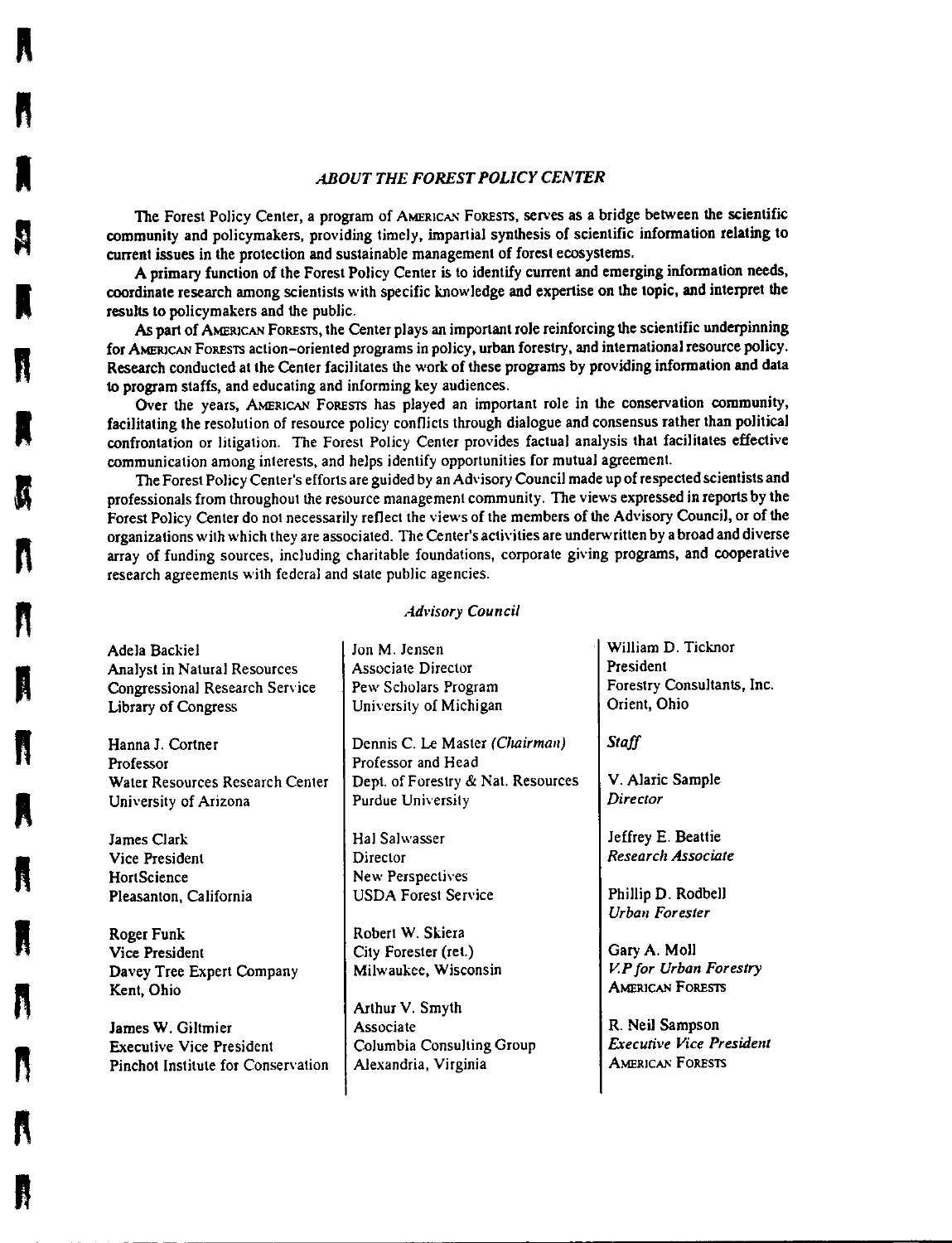**Policy Report:** 

**R** 

**fl** 

**A** 

**h n n n** 

**ft** 

**n** 

**R** 

**n** "

"<br>"<br>"

**n** 

**ft** 

**A** 

**R** 

N

**n** 

**" I**<br>" I

# **Working with the Community: A Conceptual Framework for Urban Forest Managers**

*by* 

J. *Douglas Wellman College of Forest Resources North Carolina State University Raleigh, NC* 

*and* 

*Terence* J. *Tipple Resources Program and Assessment USDA Forest Service Washington, DC* 

*Forest Policy Center Report 92-3* 

*October 5, 1992*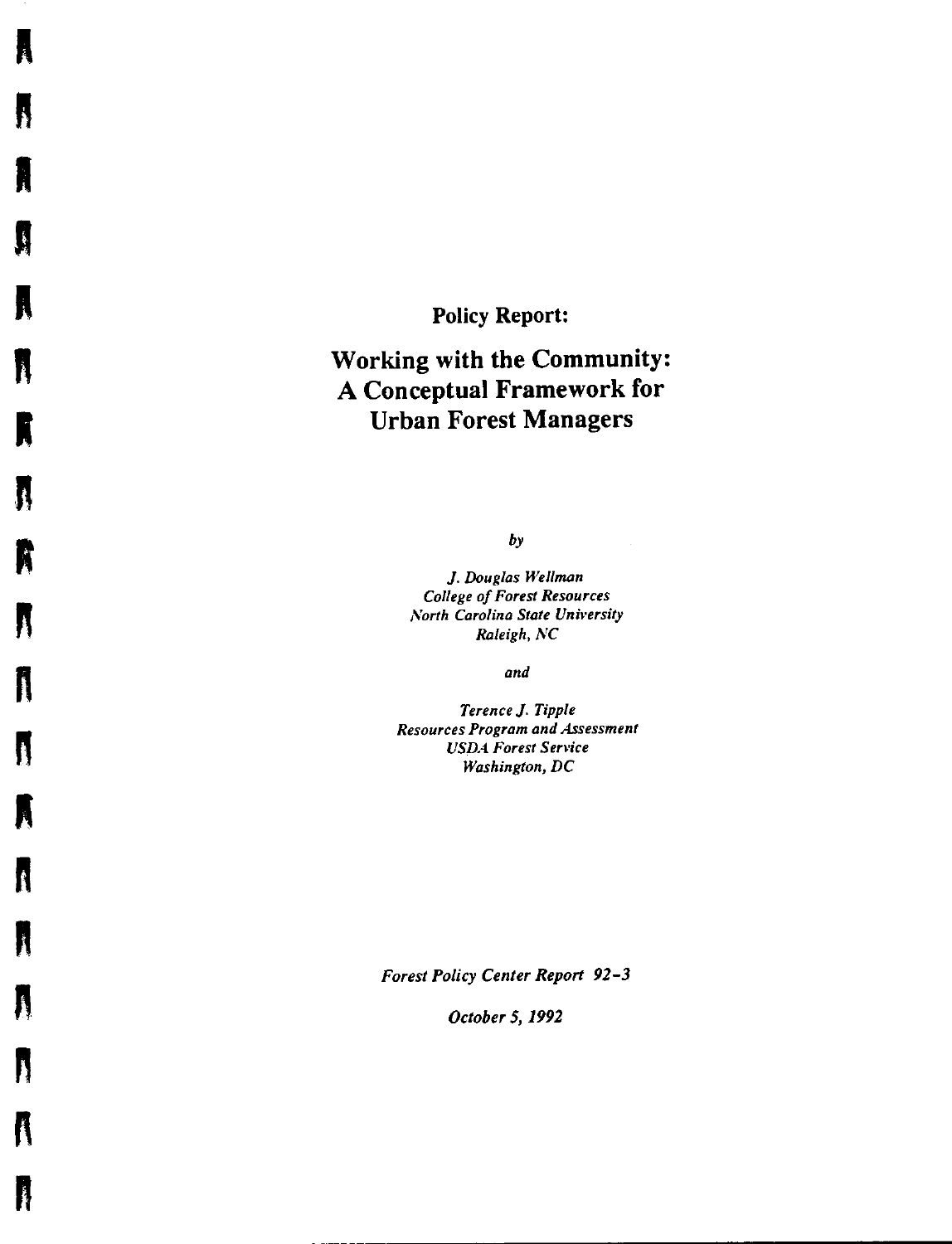$\overline{M}$ 

**u** 

**u** 

**N** 

u

**u** 

y

u

u

u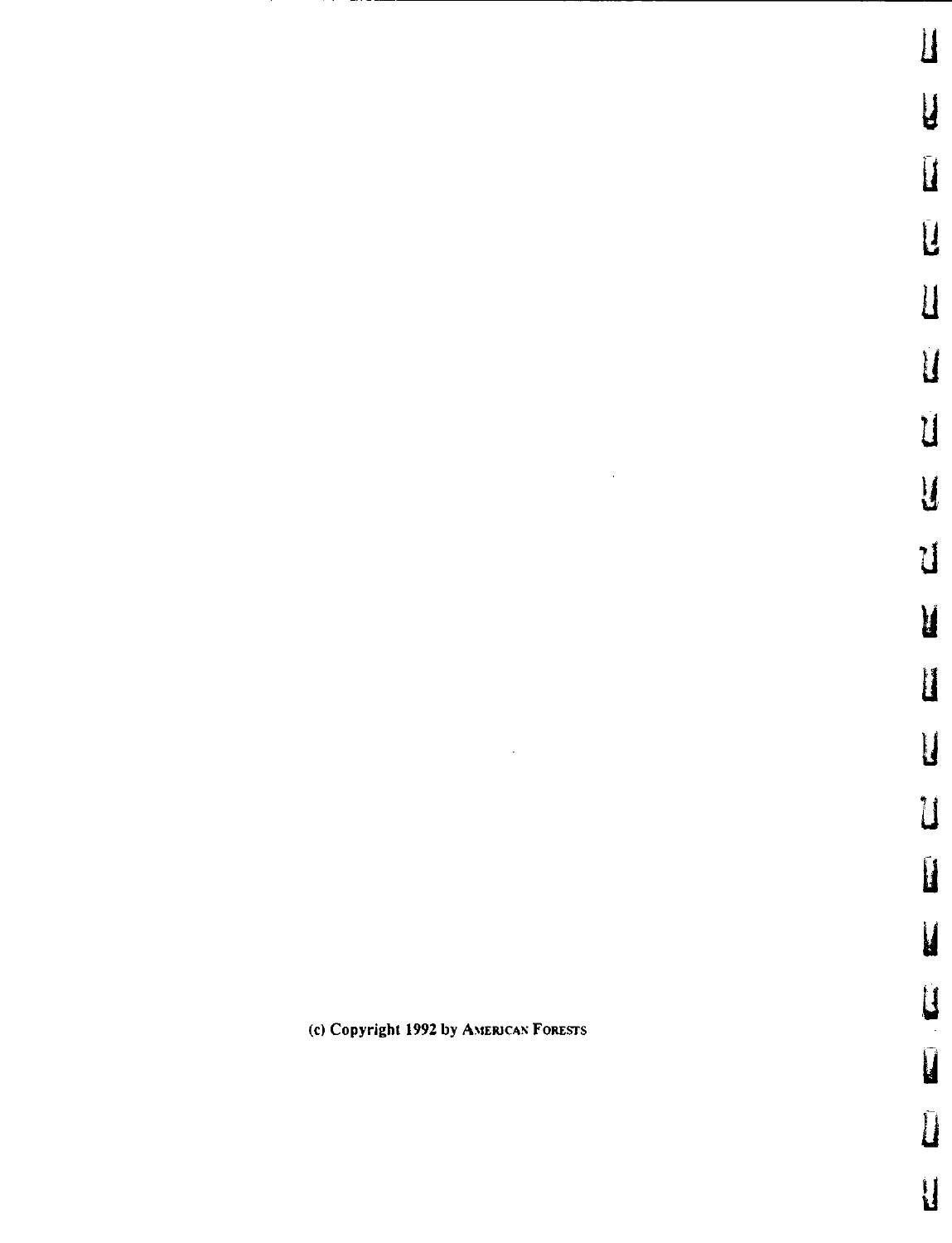# **Policy Report:**

 $\blacksquare$ 

H

N

K

 $\mathbf f$ 

R

R

Â

N

A

R

 $\boldsymbol{\mathbb{N}}$ 

A

A

N

N

 $\boldsymbol{\mathsf{N}}$ 

R

# Working with the Community: A Conceptual Framework for **Urban Forest Managers**

## **CONTENTS**

 $\mathcal{L}^{\text{max}}_{\text{max}}$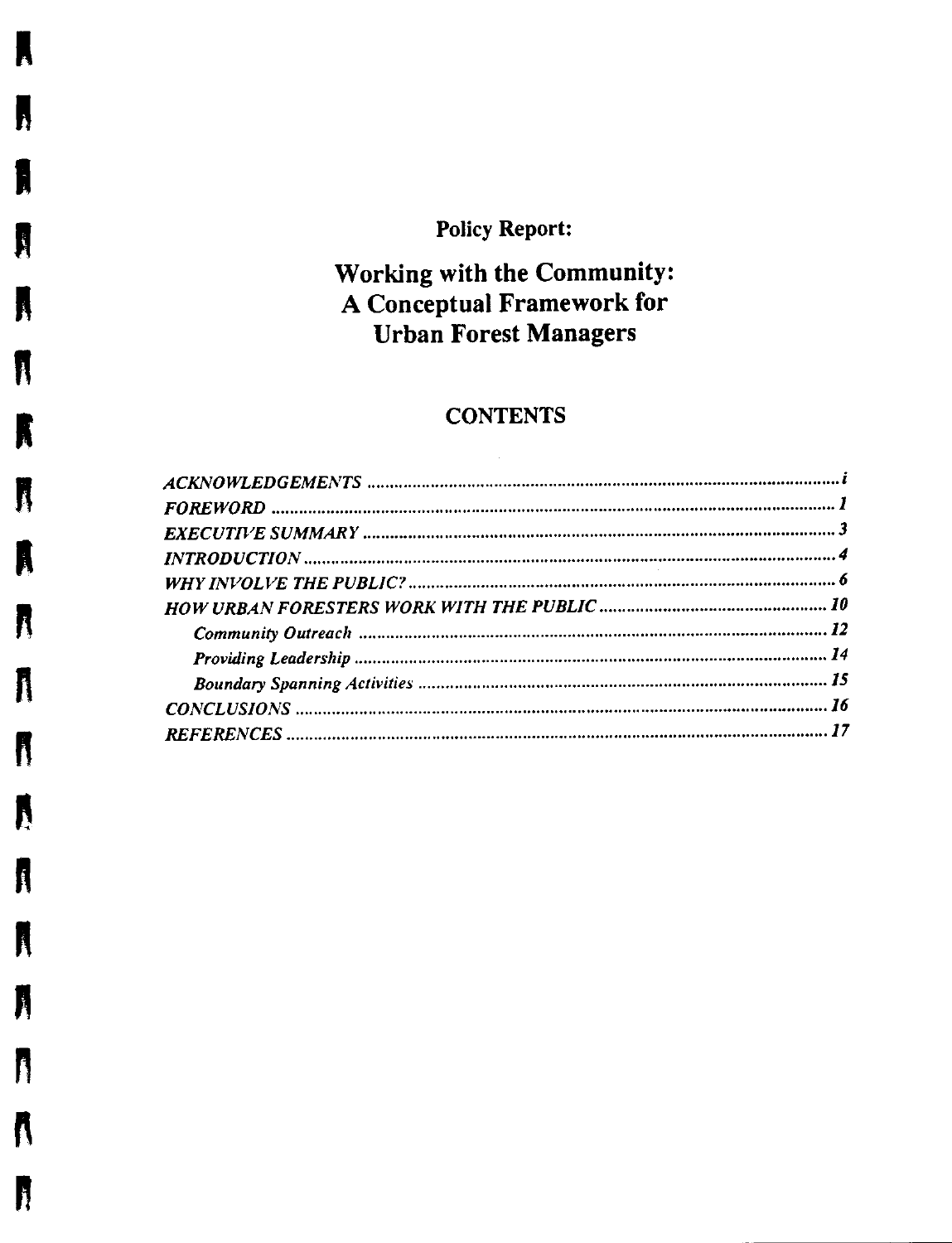## **ACKNOWLEDGEMENTS**

This Forest Policy Center report was prepared with support by the U.S. Environmental Protection Agency, under Cooperative Agreement CR-816246-01-1, and edited by Phillip Daniel Rodbell of AMERICAN FORESTS' Urban Forestry staff. The paper is based upon original research supported by the USDA Forest Service, North Central Forest Experiment Station, through Cooperative Agreement Number 23-86-09 with Virginia Polytechnic Institute and State University. Additional support was provided by the USDA Office of International Cooperation and Development. Opinions expressed in this paper are those of the authors and not necessarily those of the Environmental Protection Agency, North Carolina State University, Virginia Polytechnic Institute and State University, USDA Forest Service, or USDA Office of International Cooperation and Development.

A number of dedicated urban forestry professionals and community leaders provided assistance, advice, and guidance during the development of this paper. In addition, several individuals provided detailed technical review of early drafts and offered welcome advice on how it could be most valuable to urban forest professionals operating in the real world of complex social and political interactions and tightening budgets in the nation's cities. Technical reviewers for this paper included:

Robert W. Skiera Urban Forestry Consultant Milwaukee, Wl

**A** 

**ft** 

**I** 

**n** 

**ft** 

**n** 

**R** 

**n** 

**n** 

**ft** 

**ft** 

**ft** 

**ft** 

**ft** 

**n** 

**n** 

**n** 

Robert Miller College of Natural Resources University of Wisconsin Stevens Point, WI

Rolf Svendsen Dougherty, Dawkins, Inc. Minneapolis, MN

Pepper Provenzano Tree Utah Salt Lake City, UT Kim Coder University of Georgia Athens, GA

John Gcdraitis Austin Parks and Recreation Austin, TX

James Hermann Minneapolis Park and Rec. Board Minneapolis, MN

Bailey Hudson Superintendent of Parks Santa Maria, CA

James Kielbaso School of Forestry Michigan State University East Lansing, MI

Keith Kriet City of New York Dept. of Parks and Recreation New York, NY

Edward A. Macie USDA Forest Service Cooperative Forestry Atlanta, GA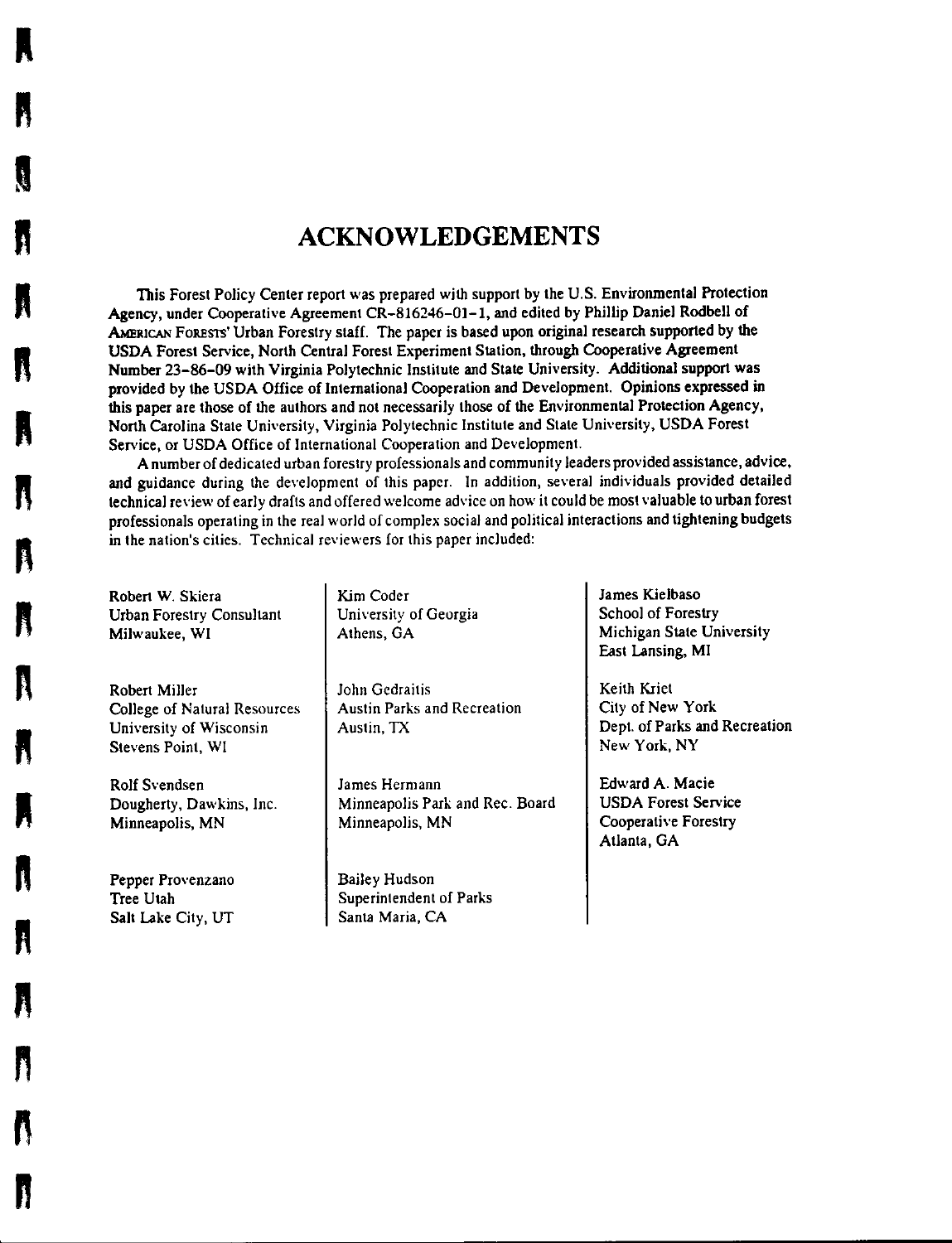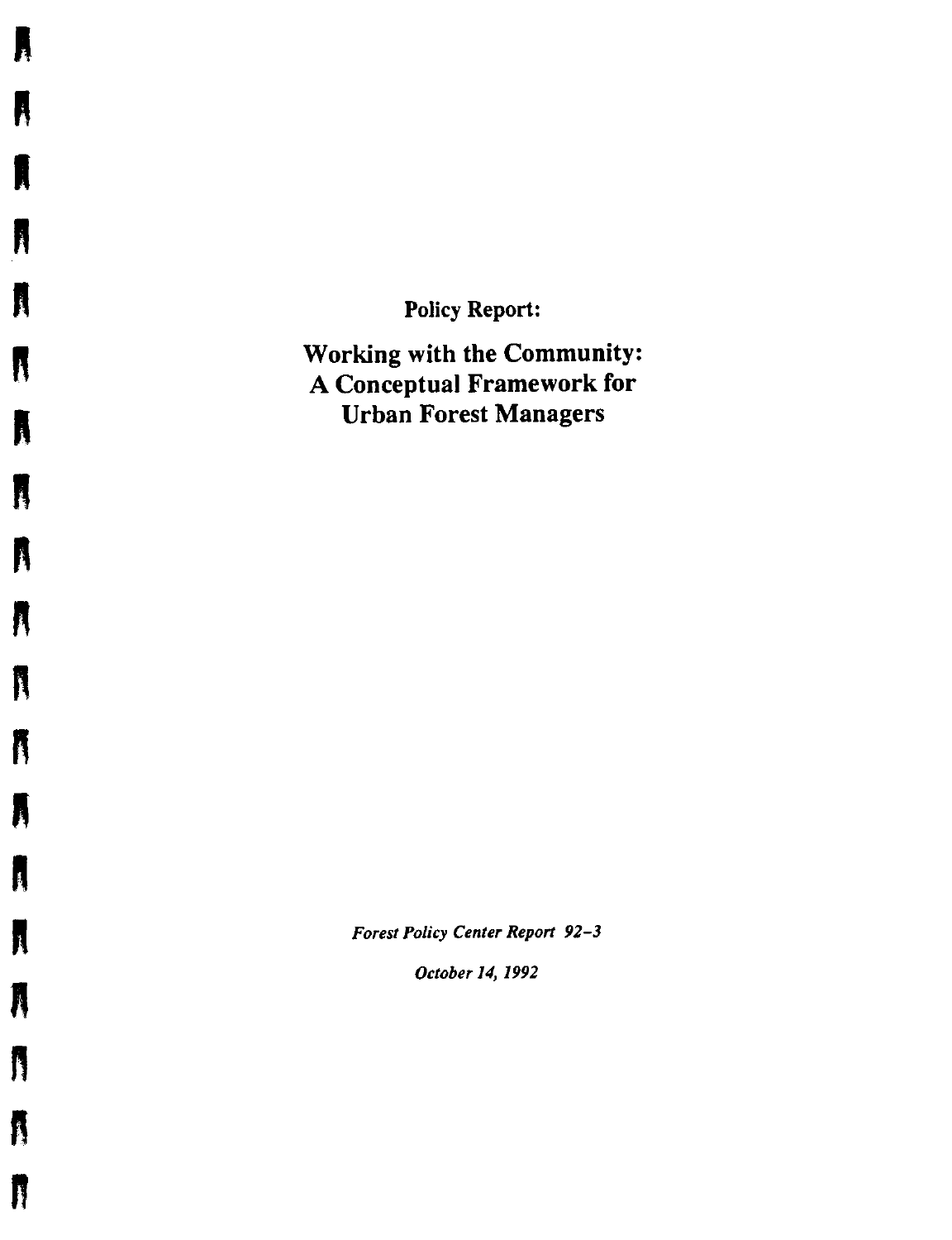#### **FOREWORD**

During the past decade, we have come to a far greater understanding of the broad array of benefits we enjoy from trees in the urban environment--the urban forest. Of course, we have long appreciated the aesthetic contributions that trees make to a greener, more appealing urban landscape. And property owners have long reckoned the increased value that graceful, tree-lined walks and shady yards lend to homes and other buildings. More recently, however, we have gained a new appreciation for the role that a healthy, extensive urban forest can play in mitigating urban air and noise pollution, moderating stormwater runoff, and even reducing the amount of fossil fuel-generated electricity needed to heat and cool our homes. The benefits are great, and the potential for increasing them through expanding the urban forest is far greater.

**I** 

I

**A** 

**ft** 

**""**<br>""

**fl** "

**ft** "

**n** 

**n** 

**"** 

It is thus ironic that, just as we are coming to understand the multitude of values and benefits that the urban forest gives us, municipal forestry programs to care for and maintain urban trees are being drastically reduced--or eliminated outright--ascitiesaround the United States re-evaluate budget priorities and make difficult financial choices. But in the benefitcost calculus of public spending, is the broad array of urban forest values as clear to municipal officials and city council members as it is to urban forestry professionals? Apparently not. If it were, budget priorities would come out differently, with greater support provided for maintaining and improving the urban forest.

Several things are needed. First, we need to better understand where these programs sit with respect to the multitude of other public needs in the urban environment. In cities across America, the needs are growing much faster

than the resources available to address them. But this is not a reason for urban forestry professionals to despair. It merely points up the need to broaden our perspective, from viewing urban forestry programs as separate from and in competition with other municipal programs to seeing how urban forestry can be *linked* to those other programs to better achieve mutual goals and objectives. If urban forestry is to move up the scale of budget priorities, then urban foresters will have to become more skilled in the politics of policymaking and more effective in articulating the ways in which urban forestry can help urban leaders address the larger and more pressing challenges they face.

Second, we need to understand that urban forestry professionals cannot--and clearly need not--do this on their own. Many citizens recognize the importance of maintaining the health and vitality of the trees that grace their streets and neighborhoods, and many more are receptive to learning about the values of the urban forest. Hundreds of community groups in cities, large and small, have taken up the cause of tree-planting as a way of improving their communities. These citizens and community groups represent a tremendous reservoir of energy and talent for the innovative urban forest manager to tap into. They also vote, and can be highly effective at making sure their elected officials know how important these programs are to them.

In this paper, Doug Wellman and Terry Tipple offer a host of ideas and suggestions for how urban forestry professionals, with a little creativity and flexibility, can **work** in concert with citizens and community groups to make our cities more livable. These ideas are solidly grounded in actual experience with successful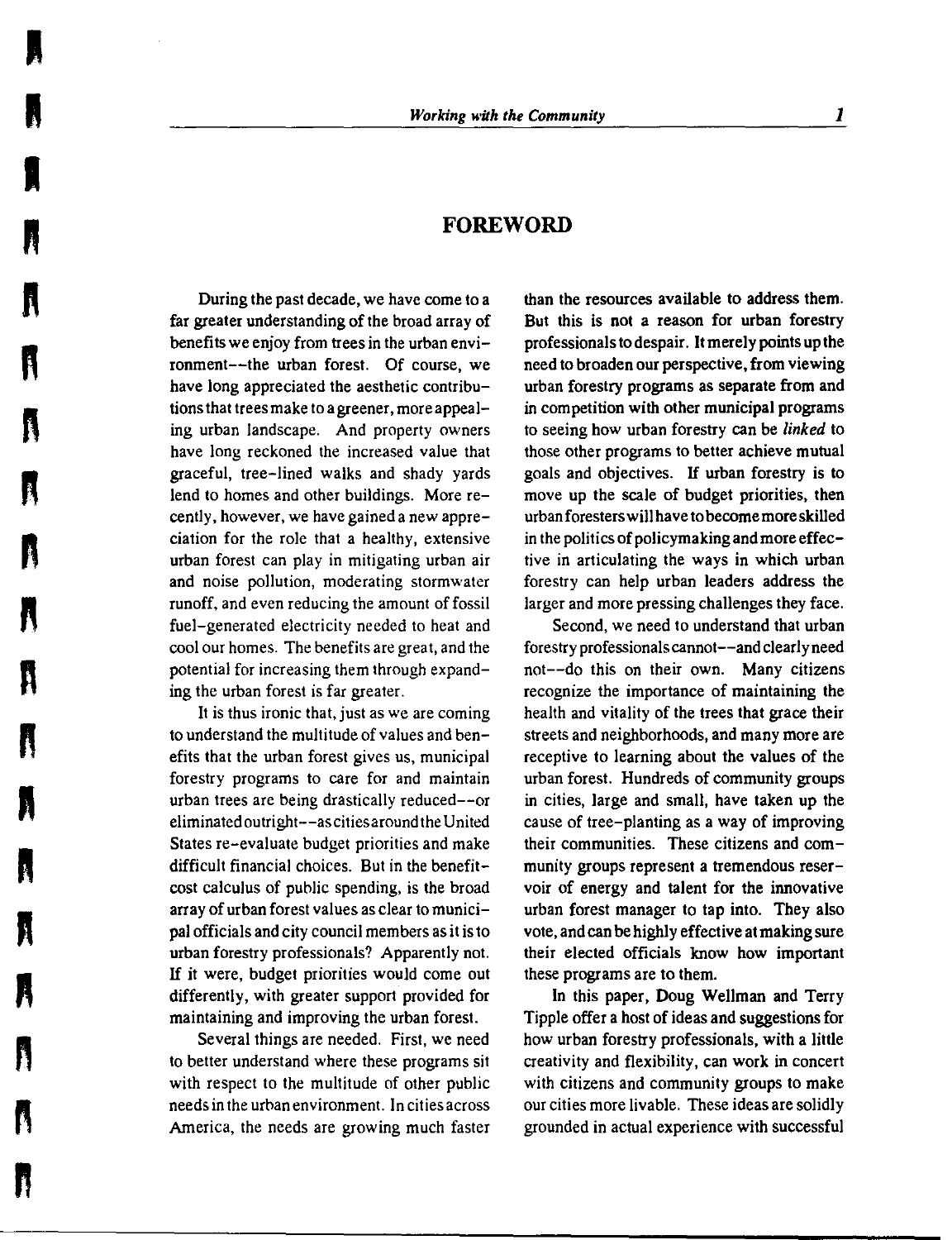urban forestry programs in cities both here in the U.S. and abroad. It is not a cookbook or a detailed "how-to" guide. Rather, it aims to open new vistas and new opportunities to urban forestry professionals by leading them closer to what it means to be an effective leader--that is, understanding the role and relevance of what we do in the grand scheme of things, and how we might improve upon that to better serve our

fellow citizens and the world we inhabit. The Forest Policy Center at AMERICAN FoRESTS is pleased to help make this contribution to the improvement of the management, administration, and leadership in urban forestry programs, and ultimately to a better urban forest.

LI

u

l

**u** 

u

V

 $\mathbf I$ 

u

 $\prod_{i=1}^n$ 

u

u

**u** 

**u** 

**u** 

u

**u** 

**u** 

u

u

V. Alaric Sample, *Director*  Forest Policy Center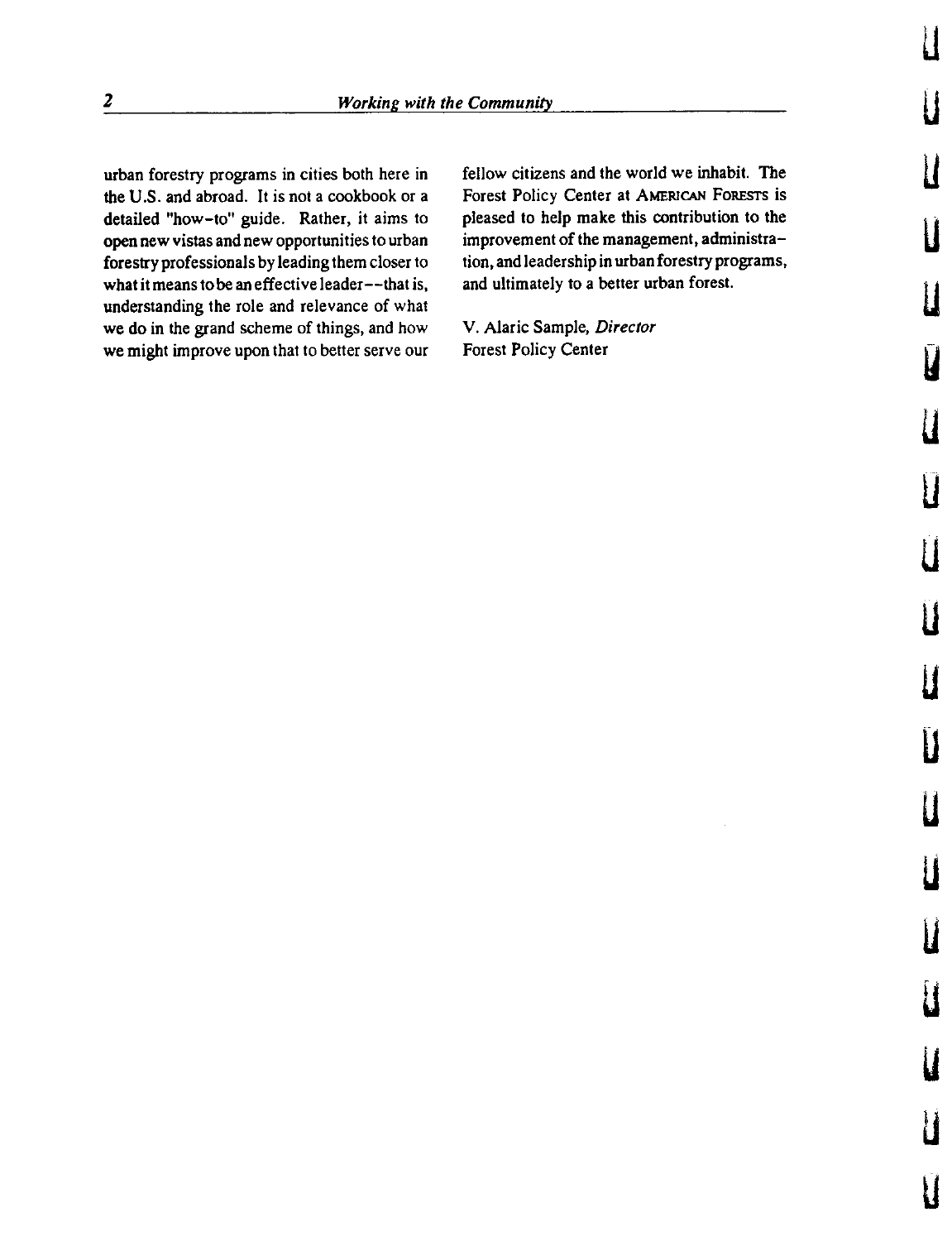## **EXECUTIVE SUMMARY**

The purpose of this paper is to provide urban forest managers and students a framework for involving the public in urban forestry programs, and a guide to the "art" of developing creative and productive partnerships. Findings from personal interviews with urban foresters in three United States and seven Dutch cities, **and a** survey of members of the Municipal Arborists and Urban Foresters Society, are used to illustrate key points.

**I** 

**n** 

**ft** 

**fl** 

**n** 

•

**n** 

**ft** 

**R** 

**n** "

**n** 

Three reasons are developed for involving individuals and community groups directly in program management. First, citizens can assist with program delivery and forest protection, bring new resources, and augment the reach and effectiveness of educational efforts. Second, direct citizen involvement is the surest way to develop the community support which is essential to program success. Third, in working directly with citizens, urban forest managers can contribute to democratic governance by encouraging citizens to work together in pursuit of the public interest.

A variety ofapproaches to citizen involvement are illustrated and urban foresters' attitudes about working in partnership with citizens are explored. **As a** way of building a broad and strong base of community support, urban foresters are urged to try to involve interests other than traditional support groups in their programs. Urban forest managers are also advised to consider citizen's needs for role clarity and empowerment; if fruitful and lasting partnerships are to be formed, citizen volunteers have to know what is expected of them, and they have to feel a sense of responsibility for the program.

Finally, urban foresters should think of community involvement as one element of a broader strategy for positioning the program in its social and political environment. Spanning the boundaries between the urban forestry program and other players such as administrative agencies, land developers, and city council members can help support and protect the program, thereby increasing the prospects for successful partnerships. At the same time, the solid community support that comes with public involvement can improve the program's credibility in the eyes of these other players, thereby enhancing its stature and prospects.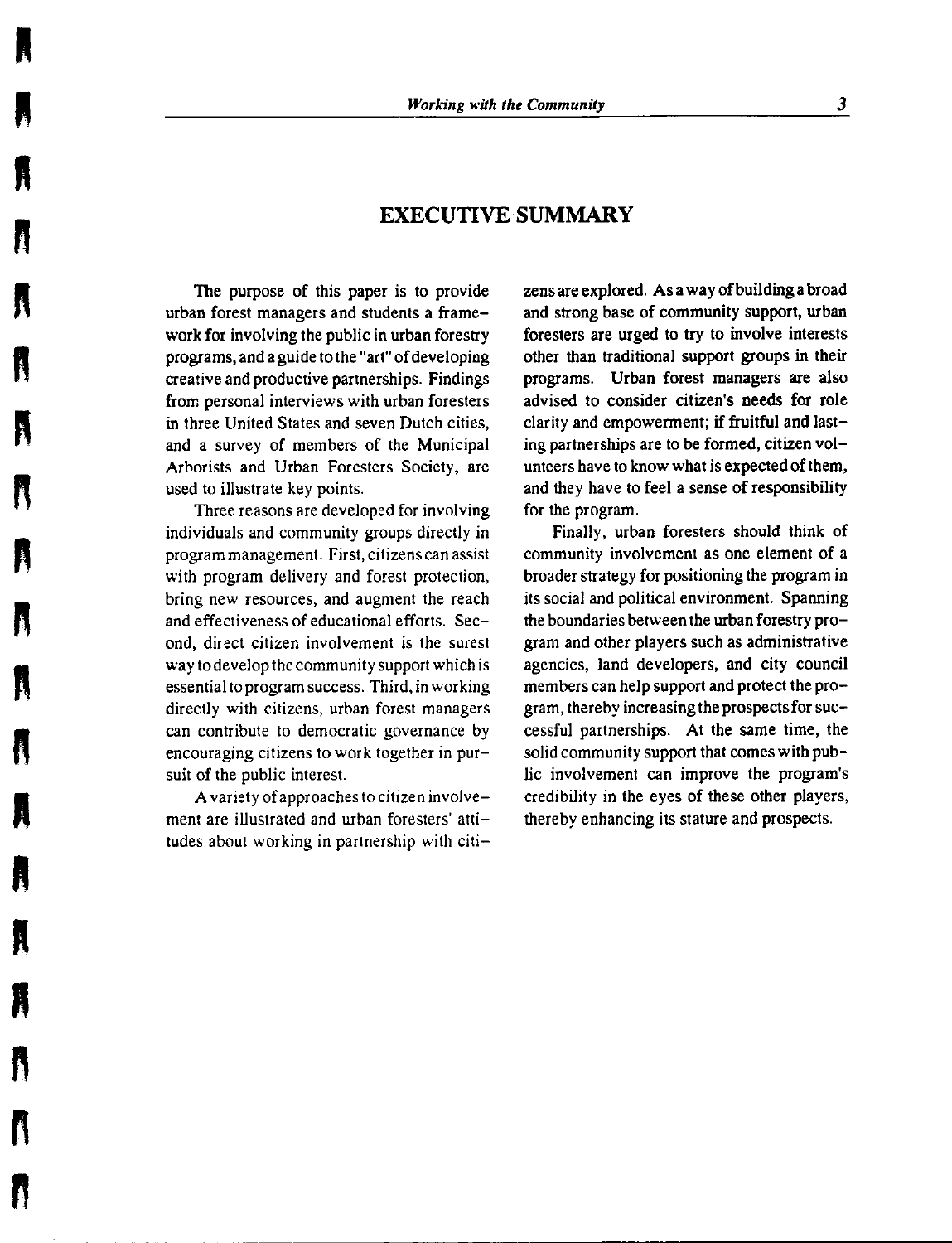## **INTRODUCTION**

Like foresters working in remote natural settings, urban foresters have tended to focus their attention on the physical landscape. The published literature in urban and community forestry is replete with information on how to select, plant, protect, and replace trees and other vegetation, but there is relatively little on the social dimensions of urban forestry. Those calling for greater attention to the "art" of urban forest management have largely been overshadowed by those calling for more and better information about the "science" of the profession.

In particular, and of greatest importance to this paper, the literature on working with citizens and their groups is quite limited relative to that which exists on technical matters. Such literature as does exist is informative and helpful, as represented by the following sampling.

AMERICAN FORESTS covers volunteer outreach and citizen action by documenting partnerships in each edition of its bimonthly magazine, **Urban Forests.** Of particular note is an article by Toups (1992) that describes several innovative public/private partnerships around the country that have incorporated ethnic and racial diversity in tree planting and care programs. Kreem (1990) reports on efforts by citizen groups to work with local government and incorporate tree maintenance into their volunteer programs. Dawe (1990) describes cooperative efforts between corporations, citizens, and municipal governments. Sievert (1988) reviews creative efforts throughout the state of Ohio in which positive public relations--a must for program success--have been developed through citizen involvement. Textbooks by Gray and Deneke (1986) and Miller (1988) correctly point out that the favorable public image essential to urban forestry programs cannot be obtained through a media blitz, but must be built through good work, professional demeanor, and courteous communications by all members of the organization. Dawe (1989) reviews examples of visionary citizen leadership in urban forestry programs in Mobile, San Francisco, New York City, Philadelphia, Atlanta, and Los Angeles. Eaton (1983) tells the stories of how urban foresters and citizens in Cincinnati, Minneapolis, and New York City worked together in response to tree blight and budgetary cutbacks. Harrell and Gornicki (1981) describe Florida's pioneering urban forestry program, including involving citizens in an "adopt-a-tree" program. Moronne (1978) draws on theories of group behavior to explain why small group action will lead to improvement in citizen attitudes toward urban forestry. Lipkis and Lipkis (1990) show how to mobilize direct citizen participation for environmental improvement and community empowerment. Moll and Young (1992) describe how to form a broad-based local council or committee to spur local support for urban forestry.

Based on a study of urban forestry programs in 12 U.S. cities, Johnson (1982) concluded that most were under funded because political constituencies necessary for program support were missing. Johnson's first recommendation was as follows:

First, there is a need for the development of improved skills in linking programs with the total spectrum of public needs in the urban environment. This implies a more

**ft** 

**I** 

**ft** 

**ft** 

" **n** 

**n** 

**R** 

**ft** 

**ft** 

**R** 

**ft** 

**n** 

**n**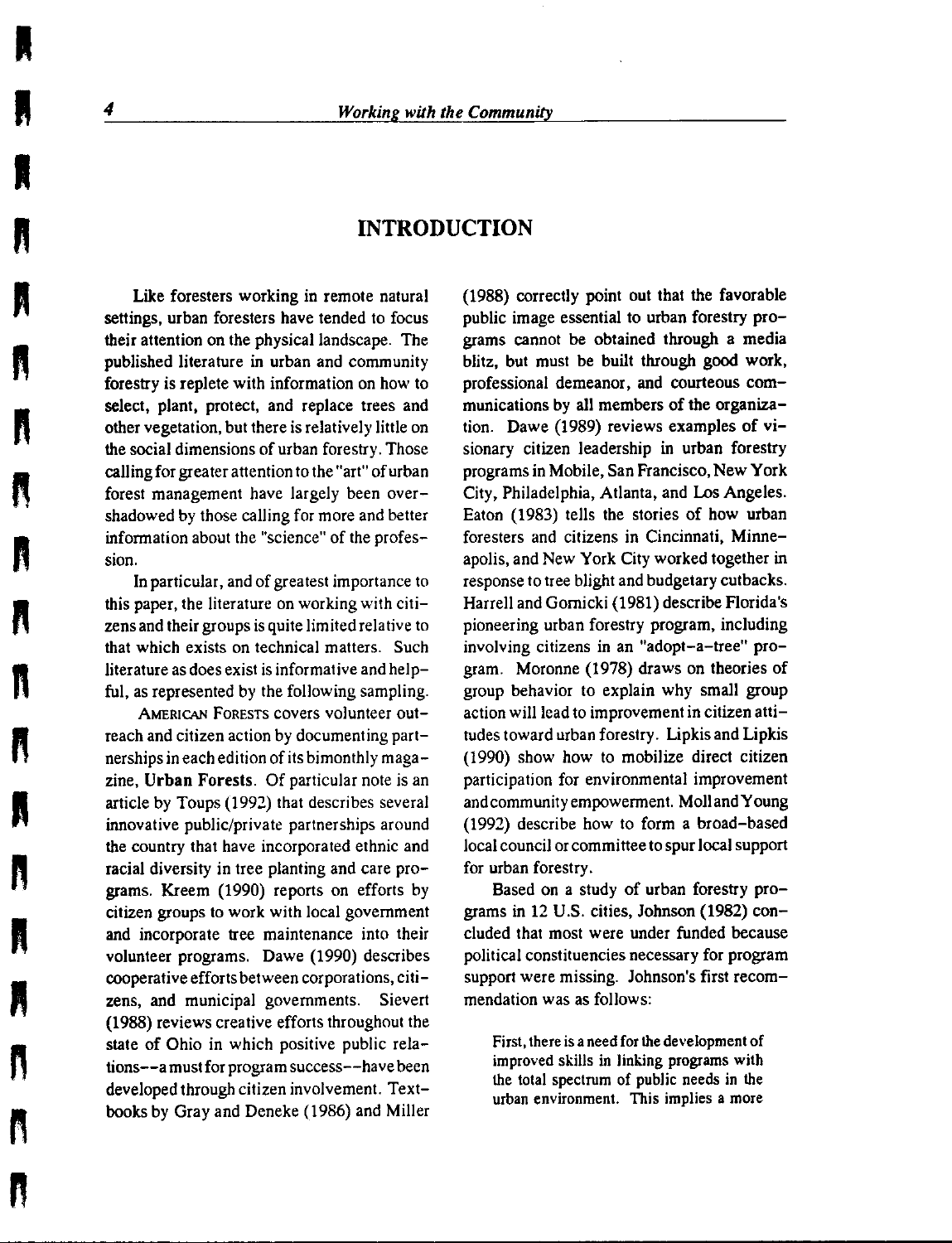wide-ranging search for the benefits (especially measurable benefits, such as climate moderation.and tangible benefits such as socio-economic impacts) of properly managed forests. This also suggests more highly developed skills of public outreach and involvement in proposed and ongoing urban-forestry programs. In this way, the salience of the issues surrounding urbanforestry might be moved up the scale of urban priorities. And urban-foresters need to be better trained in the politics of policymaking. They must become effective advocates both in the quiet councils of government and in the more public forums that affect policy decisions. As they do, they will help promote urban-forestry as an integral part of serious urban action.

In these words, Johnson mapped out the directions we have taken in our research. However, like the other references cited, Johnson's prescription for working with the public in urban forest management tends to lack a theoretical perspective. The majority of the literature consists of anecdotal accounts; these are helpful for managers trying to find their way in an aspect of their profession for which few have been prepared, but a more systematic account is needed to provide a basis for deeper learning.

This paper is written for the men and women now working as professionals in urban and community forestry and related positions, and for the students in arboriculture, landscape architecture, urban planning, park management, urban forestry and related programs who will provide future leadership. Our goal is modest: to provide a starting point for current and prospective urban forest managers' thinking about their relationship to the communities they serve. Our hope is that this paper will offer a helpful guide to the "art" of developing creative, productive partnerships with citizens and their organizations.

This paper is based in part on our personal interviews with urban forest managers in three cities in the United States and seven cities in The Netherlands, and on a survey (68 percent response) of the membership of the Municipal Arborists and Urban Foresters Society (Tipple and Wellman, 1988; Wellman and Tipple, 1989; Tipple et al., 1990; Wellman and Tipple, 1991 ). In addition, the ideas presented in this paper have emerged from our work experience and prior research in national forest and national park administration and from our educational backgrounds in the social sciences, and public administration and policy.

LI

u

u

u

u

 $\mathbf{l}$ 

u

u

u

u

u

u

u

u

u

u

u

u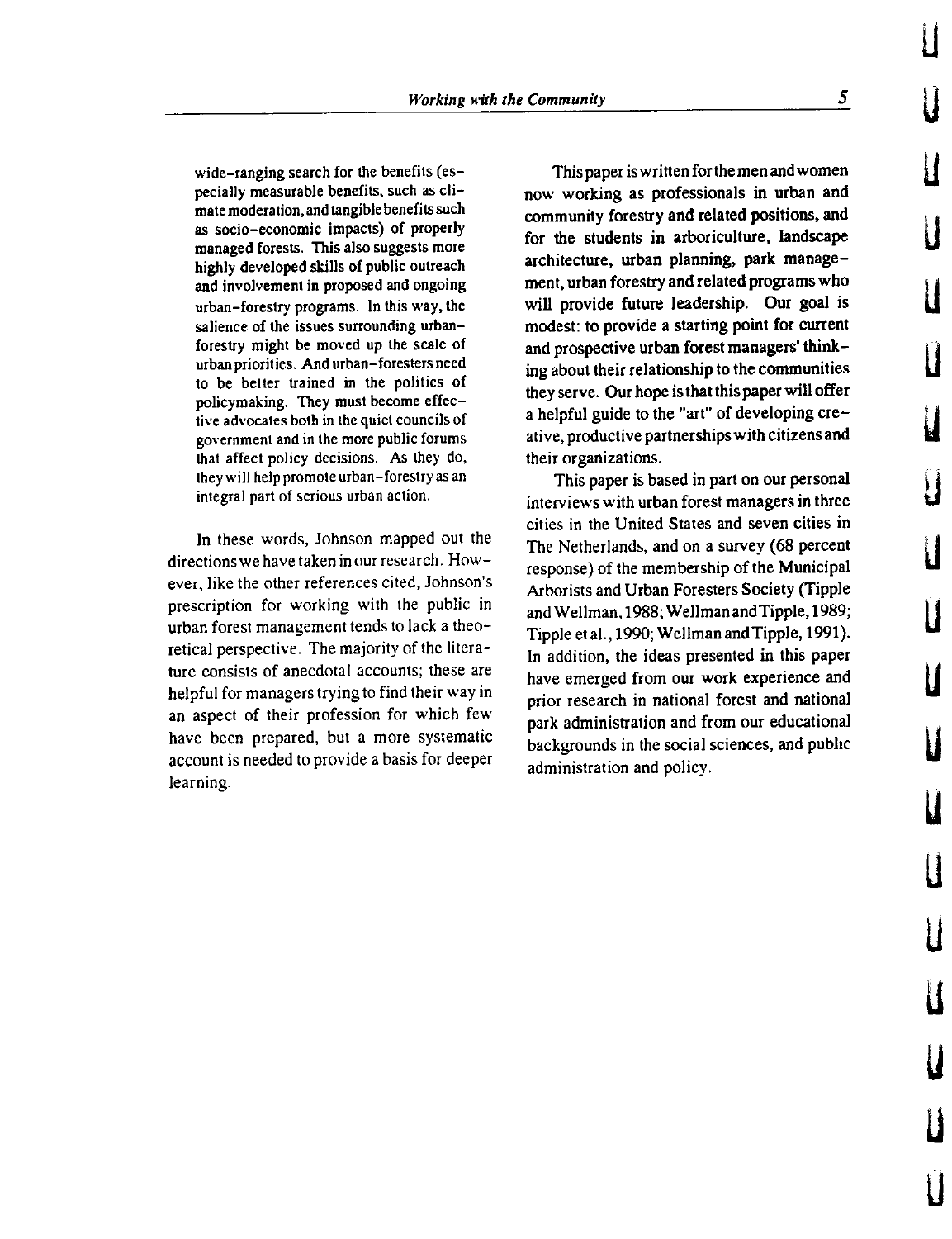## **WHY INVOLVE THE PUBLIC?**

**A** skeptic could argue that involving the public in urban forestry is inappropriate and, at best, more trouble than it is worth. Our study of public administration in general, and urban forest management in particular, has brought us to the opposite conclusion. We believe that active public involvement is not only desirable, but essential to the functioning of a sound urban

forestry program. There are numerous good reasons, practical and theoretical, for urban foresters to support active public involvement in urban forestry.

First, individuals and **community groups can sen·e as integral parts of the urban forestmanagementsystem.** In essence, urban foresters can stretch their resources by in-

volving members of the public in their programs. Volunteers throughoutthe country make an enormous contribution to urban forest management by planting and watering trees, by planting and maintaining the streetside flower beds that increasingly grace our cities and towns, and other activities. Citizen volunteers **have** been trained to prune trees, one of the most recommended and most neglected aspects of urban tree care. Citizens can assist managers in maintaining current inventories, and they can provide an early warning system for identifying problems. In these and many other ways, limited urban forestry budgets can be stretched and program effectiveness increased. In this era of resource scarcity, it is unwise to overlook the potential contributions volunteers can make.

In addition to bringing in new resources in the form of volunteer labor, involving citizens can stretch program resources by helping reduce losses from inadvertent damage and purposeful vandalism. Many of the things that threaten trees and reduce their life expectancy, such as soil compaction and bark injuries, are the result of ignorance. Citizen volunteers can

*has been the keystone of every successful urban forestry program in the nation."* 

greatly augment the reach and effectiveness of urban forestry *"Citizen support* educational efforts. At the same time, the sense of ownership citizens come to feel when they are fully involved in urban forestry programs provides the program manager with an unsurpassed first line of defense against deliberate vandalism. Direct citizen involvement in urban forestry programs can

> help shift the public mindset from "their trees" to "our trees", from "their responsibility" to "our responsibility", and from "their problem" to "our problem." Once the public mindset has changed in this way, the possibilities for creative problem solving and successful urban forestry program management are much greater.

> **The second reason for involving the pub**lic **in urban forest management** is **that** it is **the surest way to develop community support for the program.** If urban forestry programs are to compete effectively for scarce public funding, and if they are to be supported when their goals conflict with other public and private initiatives like transportation and utility infrastructure development, they must have community support. In Eaton's (1983) words: "Citizen support has been the keystone of every

**n** 

**ft** 

**ft** 

**ft** 

**R** 

**n** 

n "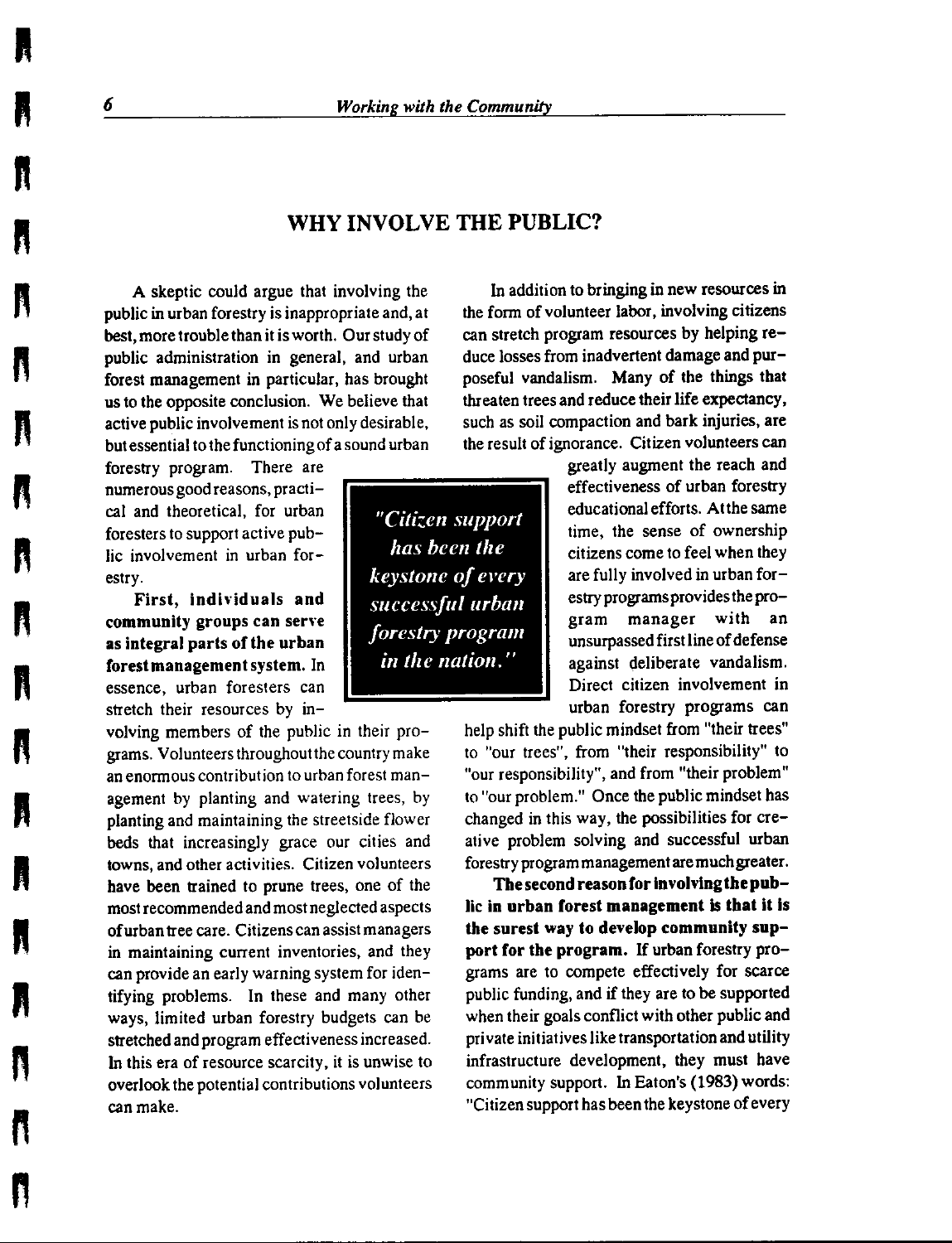successful urban forestry program in the na**tion."** 

Successful urban forestry program managers are good at developing and maintaining community support. They do not take their social and political environments as given but work actively to create a situation in which their programs will flourish. For example, they use the media to raise community consciousness about urban forestry, work with community improvement projects, participate in speakers forums, and seize opportunities for high-

profile actions like emergency watering during droughts. There are many ways of creating a favorable climate for urban forestry, and successful urban forest managers are constantly alert and looking for opportunities.

cerned that in trying to develop community support, urban foresters may be crossing the line into political activity. However, we believe it is legitimate for professionals in the public

service to attempt to create favorable environments for their programs. Given the complexity of the issues being addressed by public agencies, the great uncertainty about the future, and the scope of government, it is unrealistic to think that the executive branch simply implements legislative policies. Members of the executive branch, including urban forestry program managers, must translate technical program issues into understandable terms and demonstrate their relevance for the community to both elected officials and the general public. The executive empowerment we assume does not, however, constitute license; regulations, explicit and implicit rules of conduct, and generally understood ethical guidelines set limits on the activities executive branch members can undertake to develop public support for their programs (Wamsley et al., 1990).

In our survey of the Municipal Arborists and Urban Foresters Society (MAUFS), we found that the vast majority (84 percent) think that urban foresters should work to develop community support for their programs. In a follow-up question, we asked them to explain why they felt this way. Several themes emerge from their written answers. Some saw community support as necessary to secure volunteer resources and to influence politicians and

> administrators to support the program:

*for professionals* **example 1 example 1** *necessarily political.* It is critical to **obtain community supporto pass taxes**  [budgets] and to remind the politicians **that urban forestry programs are es-**

**environments for Callit politics. Call it support.** If you can coordinate groups of people doing wonderful things for their neighborhood and community, who cares if it is politics? Think about the number of free hours and additional funds coming

**to a program which beautifies a city."** 

Some justified their stance by appeal to the larger social good. Urban forests **are** sufficiently valuable that "political" activity is justified:

**"From our education and experience we know the**  value of a good urban forestry program for the benefit of all. We are obligated to develop commu**nity support to improve living conditions, increase**  value, reduce hazards, etc."

"If **we are stewards of the land, we must each take**  responsibility for it, and be willing to do anything (legally) to guarantee its success."

**"Sure, developing community support is politics. But we're dealing with an important issue. Unless we use politics we'll never win the war."** 

*.. it is legitimate*  Some managers are con*in the public sen•ice to attempt to create favorable their programs.* 

**LI** 

**u** 

**u** 

**u** 

**u** 

**u** 

**u** 

u

u

**u** 

**u** 

**u** 

u

LI

**u** 

**LI** 

**u** 

**u**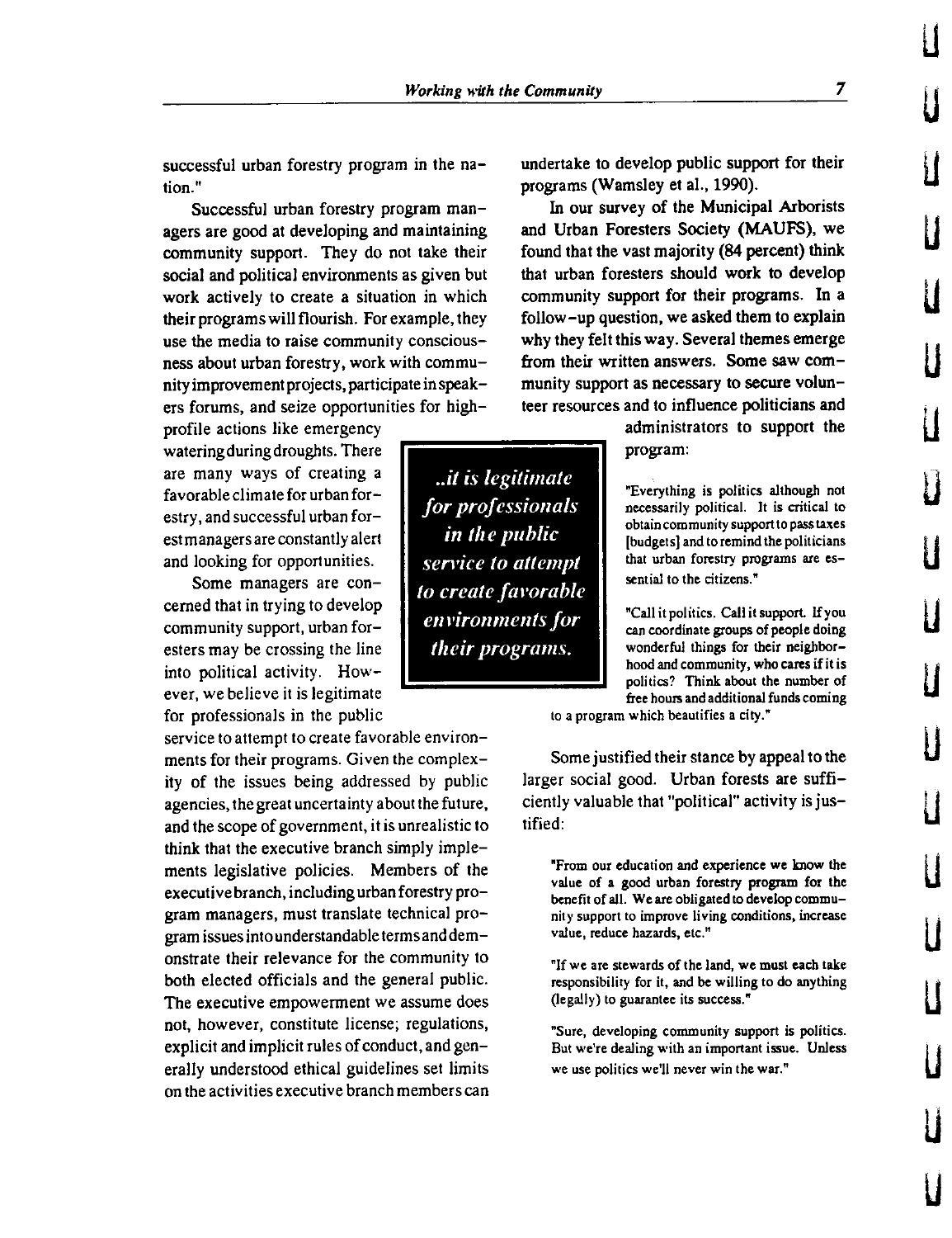Others started from the assumption that urban forest managers are public servants, employed by the citizenry to pursue commonly desired goals. Therefore, they have both the right and the obligation to try to build public support for their programs:

"As a public servant, the service I provide is the fostering of the community's understanding and appreciation of the urban forest. Like any type of education, it doesn't just come from lectures or books but from a variety of tools. The instructor must take a proactive role and if some regard this as lobbying, then perhaps it is. The community is seldom aware of all the services the local municipality provides, and I also feel it's my job to show the community where their money is being spent by highlighting the urban forestry programs. Perhaps the community will let me know if there is a new need to be met or a particular program is not what the community desires."

"People must be made aware of their local government's programs, and they should voice their opinions on issues such as these. In order to achieve this awareness and cooperation, it is incumbent on the urban forester to develop a positive, open communication with the community. It is the right and responsibility of every citizen to become aware of what programs are being proposed by his local government, and his responsibility to make an infonned decision about the direction he wants the administration to take."

**The third reason for working with citizens is that urban forest managers can contribute to democratic governance.** Central to the notion of a functioning democracy, one that works on behalf of the public interest, is an informed and involved citizenry. Without such involvement, the members of government (including urban forest program managers) can lose touch with the citizenry and miss the mark in designing programs to serve the public interest (Tipple and Wellman, 1989; Wellman and Tipple, 1990).

This is essentially the same idea that is driving innovation in modem business management. Management theorists are counseling business leaders to stay in touch with their customers, through programs stressing quality improvement and "total quality management" (e.g. Dobyns and Crawford-Mason, 1991). At the core of these programs lies the basic tenet of involving the customer in the work of the organization. For urban foresters, the customers are the community residents and visitors who come in contact with the urban forest. They should be afforded every opportunity to be involved in the planning, execution, and evaluation of the urban forestry program. Their

#### *WHY NOT INVOLVE THE PUBLIC?*

A majority of urban forest managers want to involve the public, but supervisors may be against it. Here are some common concerns of departmental supervisors:

Volunteers tend to weaken government programs In their zeal to fill **an** assumed need. They point to gaps In management and assume that there Is a lack In leadership, when other concerns may have top priority in the short term.

Volunteers tend to have tunnelvision, believing that their concerns should have top priority.

Government must budget time to train, and retrain, new volunteers. Leveraging government resources Is great, but often this benefit Is offset by new demands on management.

Public participation and activism tor one program may take resources away from other programs. What's good for **ont program Is bad**  tor another.

Lobbying efforts for one program may lead to inter- and intra-departmental feuds in the battle tor general fund dollars.

--Pl,illip D. *Rodbe/1, Urban Forester* 

**ft** 

n

ft

n

**H** 

**R** 

n

**ft** 

**A** 

**R** 

**A** 

n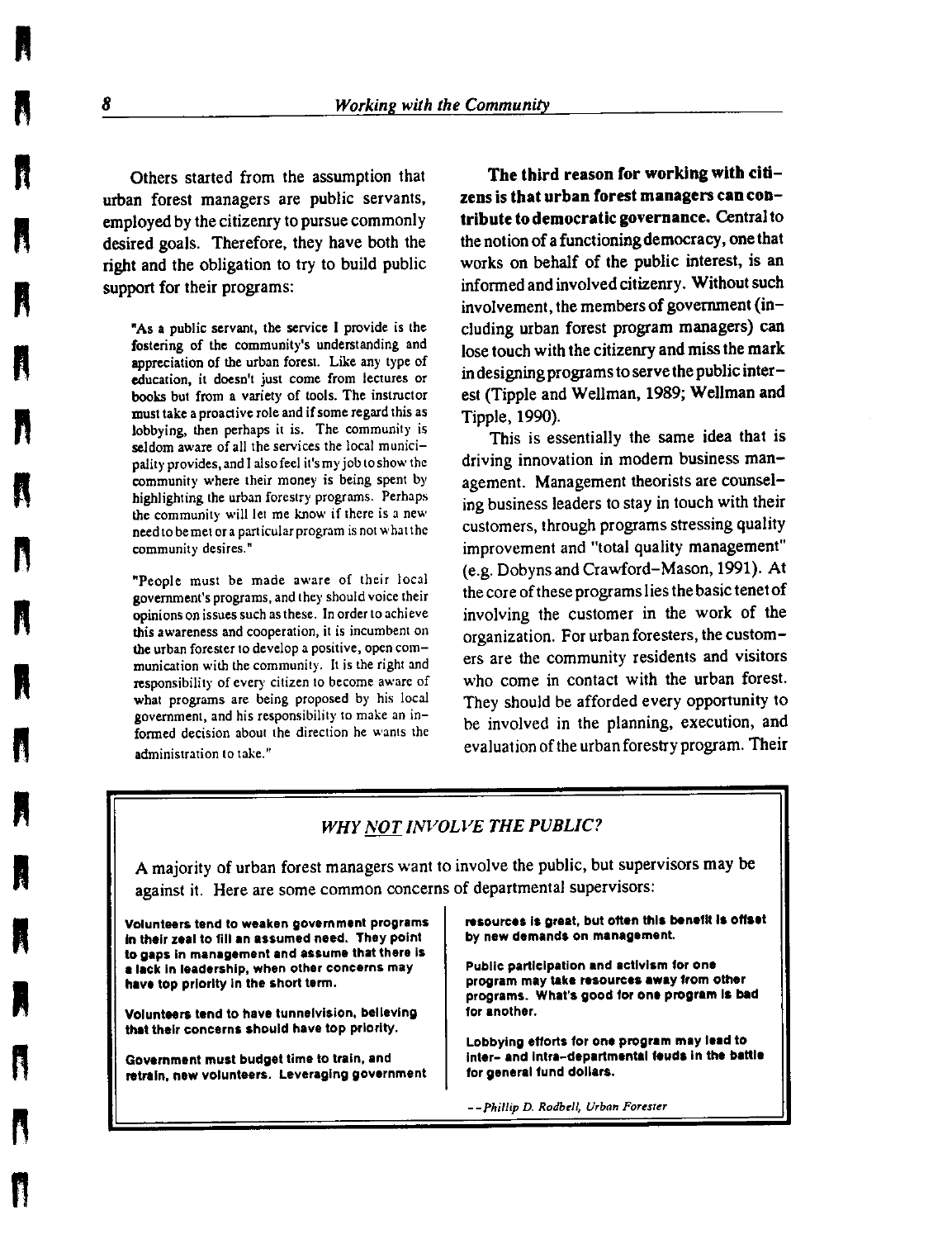involvement will help insure that the program truly serves the public interest.

Beyond helping keep public managers in touch with the community they serve, direct citizen involvement in urban forestry programs can help nurture a broader capacity for democratic governance in the citizenry. Our representative democracy could benefit from the leavening of some direct democracy. According to political theory dating back to ancient Greece, direct democracy exists when citizens come together and exercise their judgment in deciding how the broad public interest can best be served by action on particular concerns (Wellman and Tipple, 1990).

The crucial elements in the theory of direct democracy are authoritative action, consideration of the public interest, moral learning, and development of community (Stivers, 1990). Authoritative action means that citizens must participate directly in governance; just as public managers apply their professional judgment to make binding decisions, so must citizens come together and apply their practical wisdom to make authoritative decisions about specific issues. Consideration of the public interest means that in taking authoritative action, all interested parties should be involved, and citizens should work within the constitutional framework to think as broadly as possible about the implications of their actions. Moral learning means that in the process of working together citizens will learn from each other; the narrow focus with which they begin will broaden and their ethical horizons will expand. Development of community means that in the process of working together to solve real problems, citizens will come to feel a sense of connection with each other.

Among the many forces in modern American life that undercut direct democracy is the administrative efficiency model of public administration. In this way of thinking, which is the tacit ideology that has guided daily life in the public administration since the days of Frederick Taylor and Woodrow Wilson, public servants are divorced from the political life of the community. They receive direction from elected bodies, and their mission is to deliver programs in the most efficient manner possible, thereby demonstrating "neutral competency." Unfortunately, the administrative efficiency model tends to remove citizens from direct contact with many of the most salient concerns of the community, and therefore to undercut direct democracy.

Current thinking in public administration attempts to redefine the relationship between public administrators and the communities they serve (Wamsley et al., 1990). Rather than the traditional professional-client relationship, where the professional's expertise is wrapped in mystique and the passive client agrees not to question his authority (Schon, 1983), theorists now argue that we should view public administrators--including urban forestry program managers--as "professional citizens." Bureaucratic ethics should reflect the ethical obligations that come with citizenship in a democracy, including "... responsibility for establishing and maintaining horizontal relationships of authority with one's fellow citizens, seeking 'power with' rather than 'power over' the citizenry (Cooper, 1984).

Urban forest management is an excellent place for nurturing direct democracy. Trees and associated vegetation are highly visible and treasured aspects of urban life **(Hull,** 1992; Willeke, 1987; Conrad, 1992). The immediacy and intrinsic worth of the urban green encourages the citizen motivation necessary for direct democracy to work. Those urban foresters who have worked in partnership with the public attest to the high level of energy and commitment citizens bring to the task. Urban forest management can be a nursery for democracy.

**u** 

**u** 

**u** 

**u** 

**LI** 

**u** 

**u** 

**u** 

**u** 

**u** 

**u** 

**u** 

**u** 

**u** 

**u** 

**u** 

**u** 

**u**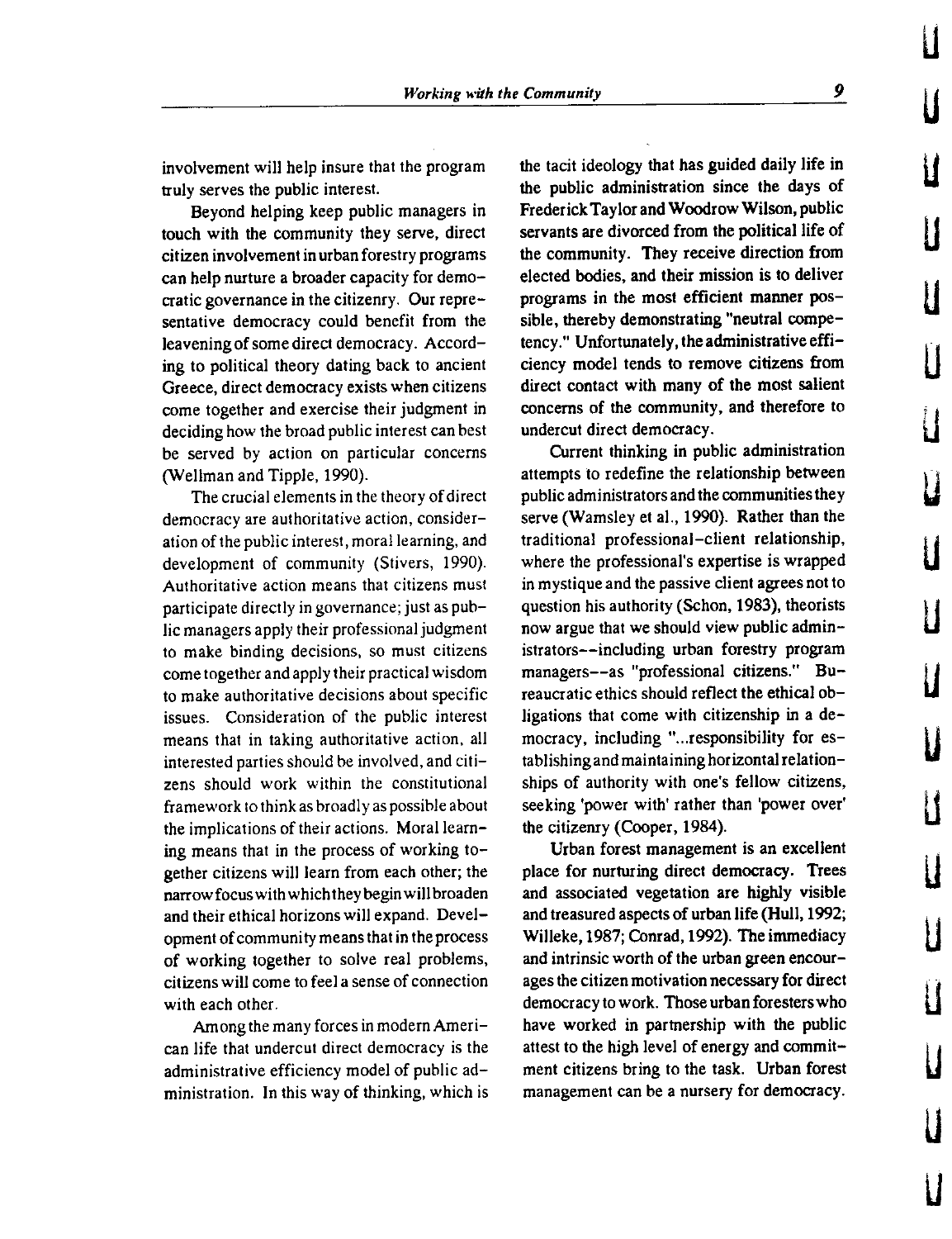## **HOW URBAN FORESTERS WORK WITH THE PUBLIC**

In our survey of MAUFS members, we asked respondents to tell us about the most successful ways they knew of for connecting urban forestry programs with outside interests, whether they had done them themselves or only heard about what others had done. Most of the **answers** to this open-ended question concerned **working** with citizens to develop community support, and most of the activities reported **were** carried out directly by those responding. **MAUFS** members reported a wide variety of ways they had worked directly with citizens and their groups in order to serve the public interest and build community support for their programs. Following is a selection of the responses we received:

- Assisted a Junior Women's Club organize a "Free Tree Dig-in Day" to allow general public to remove trees from an area about to be bulldozed for development. The Women's Club helped with media contacts, youth involvement and arranging contact with the developer and land owner. 6000 people showed up the first day. This was repeated for six years. The Club won the stateandnationalJr. Women's Club awards for conservation efforts and youth involvement. The Division of Forestry (VA) and other Society of American Foresters members provided the technical support.
- Involved civic club and interested individuals in a program to identify historically important trees in the community and to develop a brochure for a self-guided tour of these important trees.
- Initiated an Art Festival that will observe its 25th anniversary this year. It is the oldest outdoor art fair in Ohio and now

generates over \$25,000 annually to support the city Botanical Garden (which we also started and currently operate).

- Used horticultural societies and homeowner associations to develop more interest in our Dutch elm disease management program. They helped survey for symptoms of the disease.
- The solicitation of garden clubs to become involved in community landscape projects has proven to be very successful based on the following reasons: high quality work performed; reliable source of labor; promotes cooperation between village and volunteer organizations; very cost effective; promotes community pride and spirit.
- Our cooperative tree planting program planted over 10,000 trees in the last decade. Private citizens helped select, solicit, and pay for street trees in their neighborhoods.
- Implemented a senior citizen program where senior citizens were hired to maintain small parcels with flower beds.

This is but a sampling of the approaches to citizen involvement reported by the members of MAUFS. In addition, **MAUFS** members reported working directly with individuals and groups in their communities in Arbor Day celebrations, oak wilt programs, emergency tree watering, Gypsy Moth control, Christmas tree recycling, and other ways. In many cases, they developed public relations efforts to publicize these programs and to thank volunteers for their contributions of time and effort in making the programs successful.

Citizens who invest their sweat equity in an urban forestry program tend to develop a sense of ownership in that program. Quite naturally,

**n** 

**ft** 

" **ft** 

**ft** 

**ft** 

**n** 

**n** 

**I** 

**I** 

**R** 

" |<br>"<br>|

**n** "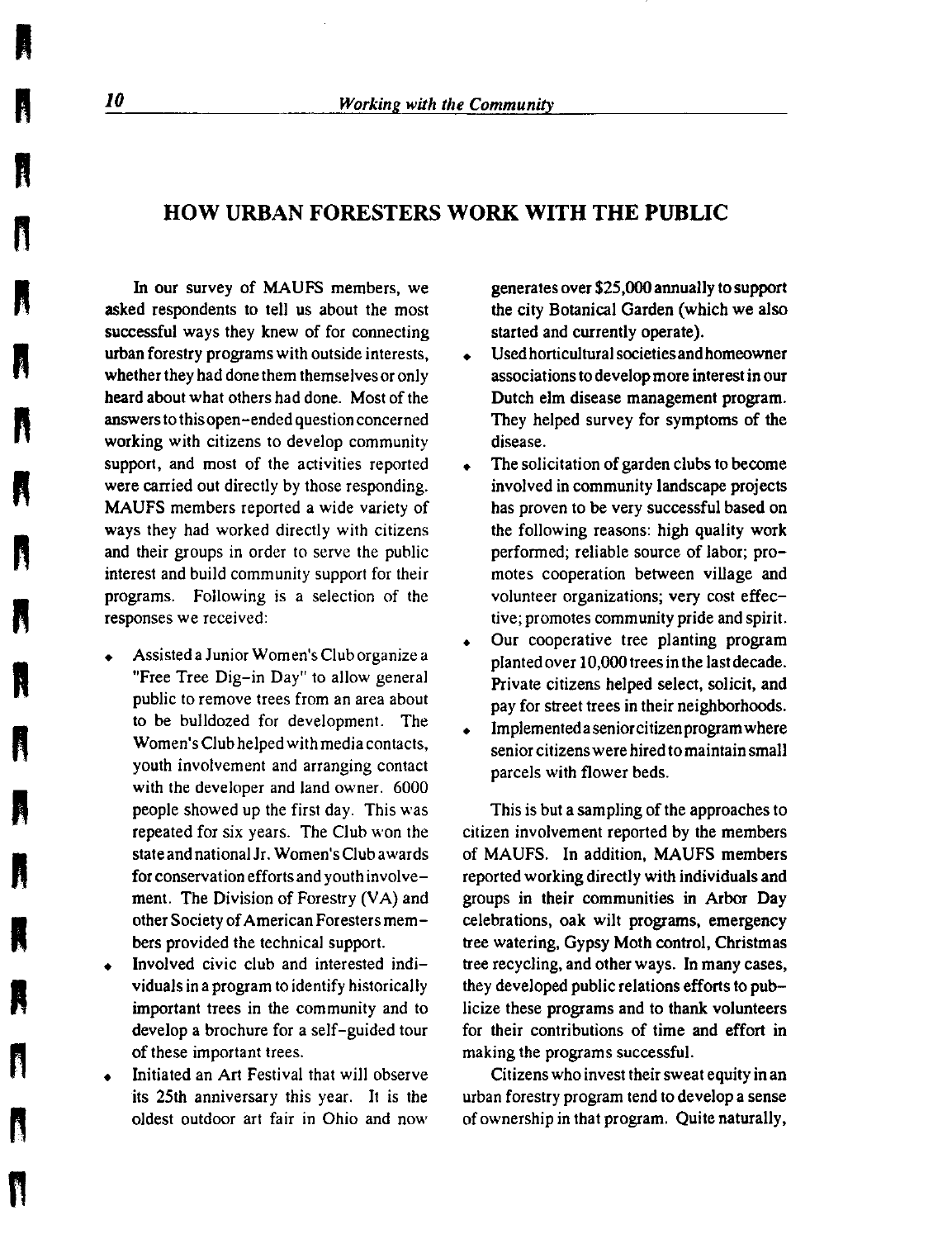with that sense of ownership they frequently will want to have a say in the program's direction. Traditional "command and control" managers may find this part of citizen involvement challenging. That is why in our survey we examined MAUFS' members attitudes about working with the public.

We asked MAUFS members to indicate the level of citizen involvement in urban forest management they believe is appropriate. The question was introduced in the following way: "In managing the national forests, working with citizens and their groups has become increasingly important in recent years. How would you feel about an urban forest program managers' working with a citizen task force? From the positions described below, please check the one you feel is most appropriate."

**We** described four positions along a continuum from manager-centered decision making to citizen-manager partnership:

- 1. "Professional managers should make the decisions."
- 2. "Professional managers should make the decisions, but they should listen to all input."
- 3. "Managers have to make decisions in cooperation with others. A task force to develop alternatives and make recommendations is a good public involvement method, but managers should still retain decision authority."
- 4. "If the task force comes to a consensus on a feasible, legal alternative, managers must be willing to accept and adopt it."

MAUFS members tended to believe citizens should be involved at some level in decisions about urban forestry program manage-



LI

u

u

u

u

u

u

u

u

u

u

u

u

u

u

**u** 

u

u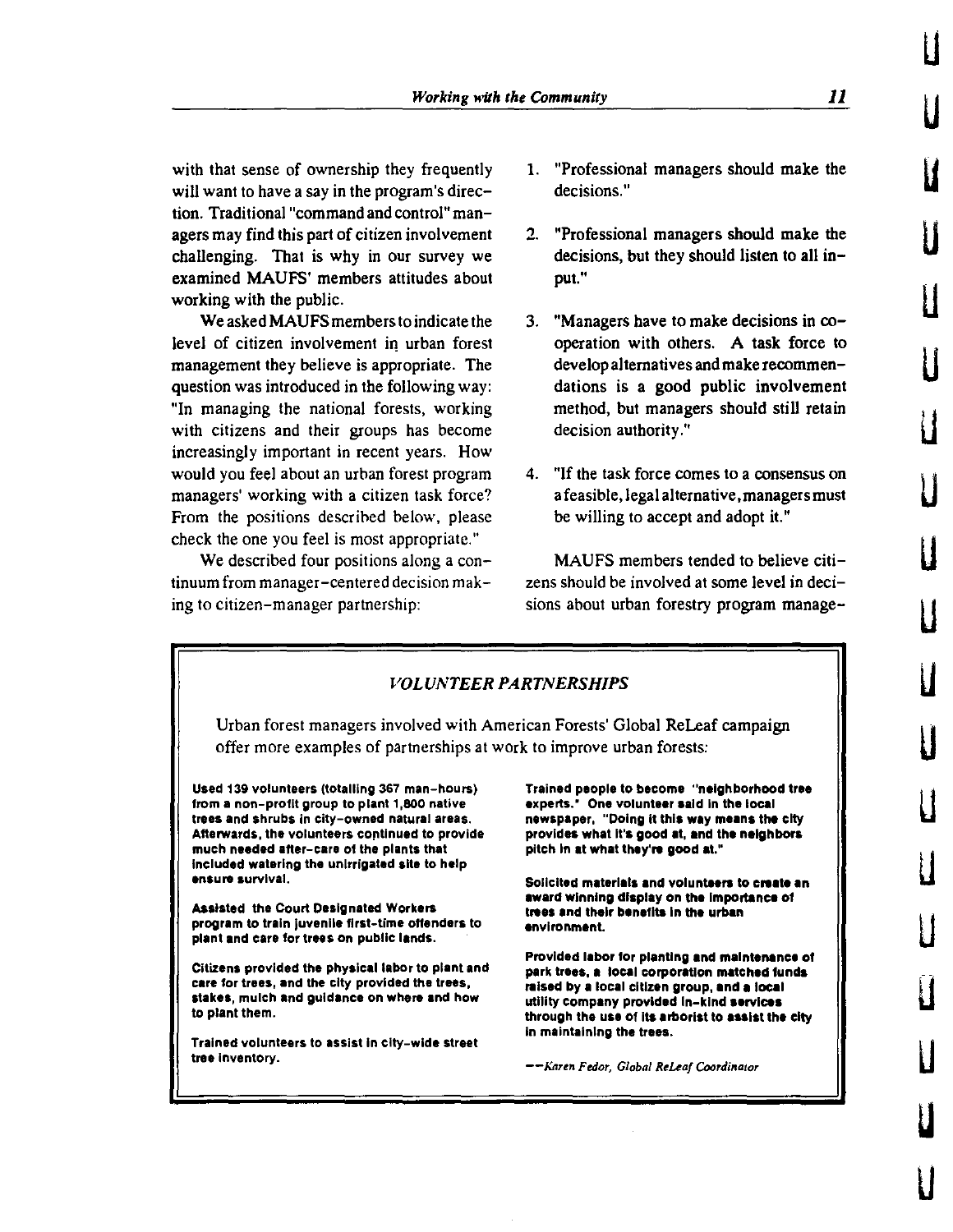ment. Most (44 percent) endorsed Position 3, which encourages citizens to work together to provide guidance but reserves final decision authority to the manager. Fewer than two percent endorsed position 1 ("Trust us, we're the experts"), and 26 percent chose position 2 ("We'll listen to your suggestions"). Most interesting for this discussion, 28 percent of the respondents selected Position 4, which represents a partnership between managers and fully empowered citizens.

These findings demonstrate that in their thinking MAUFS members are well along toward the goal of democratic governance. Further research on a more representative sample of urban foresters is needed to determine whether other urban and community forestry professionals' thinking is accurately depicted by the responses of the MAUFS members who responded to our survey.

#### Community Outreach

Many urban forestry program managers work successfully with members of their communities who share a direct commitment to the trees and other forest resources. Often organized into a Street Tree Commission, Urban Forest Council, Tree Board, or other advisory body, these groups provide a valuable linkage to the citizens of a community. They can be of great assistance in securing critical resources and developing community support. There are many examples of successful partnerships between urban forestry professionals and citizen groups. Based on our reading, experience, and research, we strongly encourage program managers to develop and nurture partnerships with groups committed to the betterment of the urban forest.

However, urban forest managers should not stop there. Beneficial as partnerships with those who share a direct interest in trees are, urban forestry program managers should also try to work with other groups, as well. It is a common human tendency to prefer to work with people having similar views and interests, but failing to reach out to a broader range of the citizenry can severely limit the level of support

> for a program. "Preaching to the choir," or working only with those in tree-related groups, gives the program manager access to too narrow a slice of the citizenry. Successful urban forestry programs are often known and supported by a wide array of citizen organizations transcending the traditional urban forestry community advisory groups. Our research has produced many examples of urban forestry program managers working successfully with citizen groups whose primary focus is on something other

than trees.

Our first illustration is from the City of Minneapolis. There, the urban forestry program manager has built a solid working relationship with education and youth organizations. This has been accomplished primarily through the use of "Elmer the Tree," who explains the story of the American elm tree, Dutch elm disease, and the broader implications of wise urban forest management to audiences throughout the city. The urban forestry message is thereby conveyed to children, **par**ents, teachers, and counselors across income, ethnic, and geographical boundaries within that community. City residents reached by the

**A** 

I

**R** 

**ft ft** 

**n** 

**ft** 

n<br>Nati

" "

*One of the most effectfre ways to build long-term community support is to align the urban forestry program with <i><u>overarching</u> social 1•alues in the community.*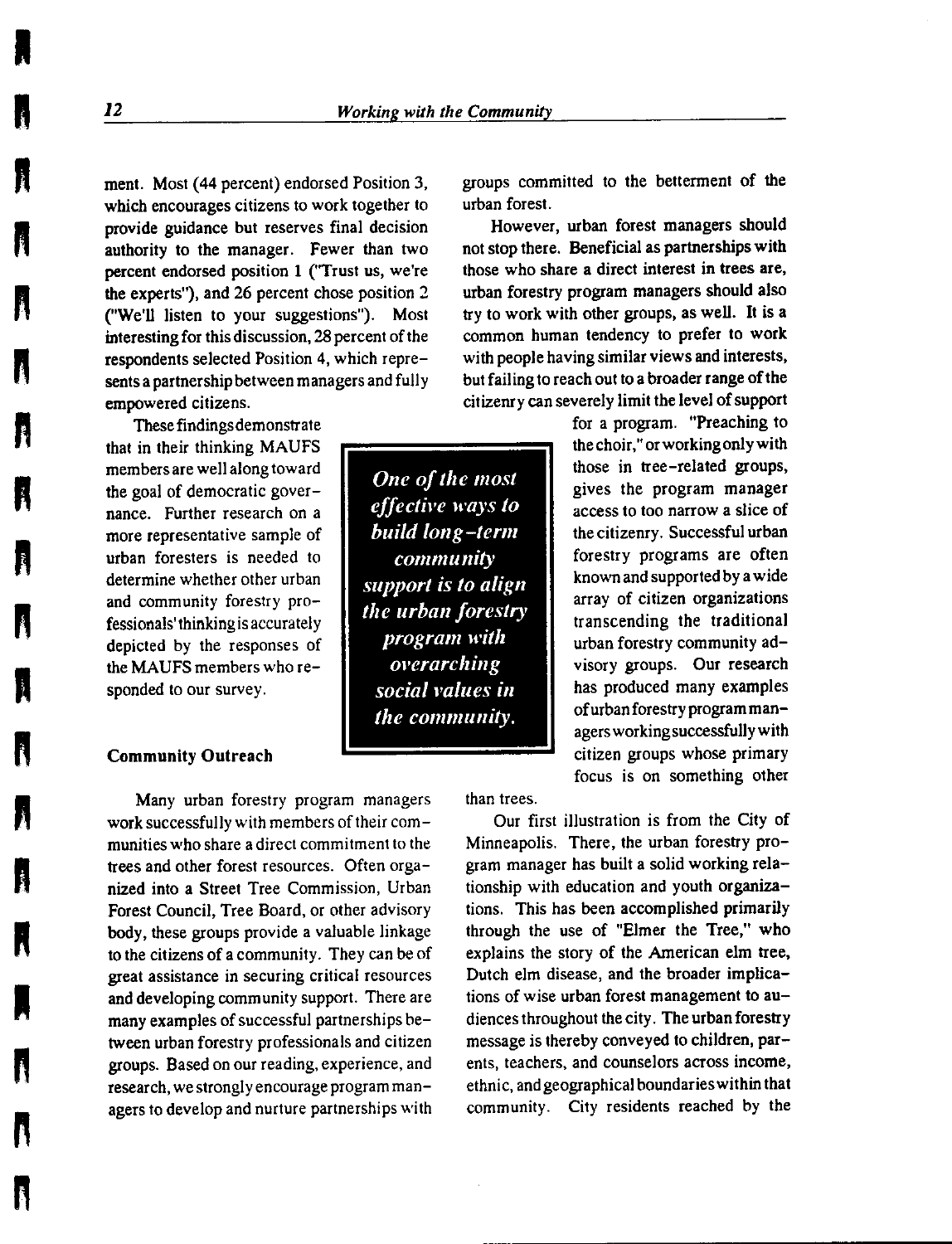"Elmer the Tree" program are potential sources of support for the urban forestry program.

**A** second illustration of ways to broaden program support comes from Milwaukee. There, the city forester has built alliances with a number of organizations, including those involved in industrial redevelopment. He and his staff have worked closely with local economic development interests in revitalizing an abandoned stretch of land in the manufacturing core of the city. There, along with upgrading water, street, and sewer infrastructure, the city has provided street trees and landscaping in an effort to attract new and expanding industry. In addition to providing new vegetation to a section of the city in need of it, the urban forestry program manager has brought across the message that all parts of the city, including this heavy manufacturing area, require trees and landscaping. He has also helped the economic development interest group understand the contribution that trees and associated vegetation can play in attracting businesses.

One of the most effective ways to build long-term community support is to align the urban forestry program with overarching social values in the community. We found this concept strongly illustrated in a number of the Dutch programs we studied. In the new town of Nieuwegein, for example, the green manager has made the case that the urban green can serve as a visual connection between the city's new buildings and its recently discovered archaeological past. In this way, the urban forest is linked to the overarching social value of a sense of the past amidst a new urban landscape. In Den Bosch, a city characterized by collaborative efforts in pursuit of economic growth, the urban green is seen as an integral part of an infrastructure to attract desirable business and industrial growth. In the city of Zwolle, the green manager has taken a high profile leadership role in environmental education, an effort high on the list of the city's priorities. To help citizens understand the interdependency of their urban existence with the life of the surrounding agricultural areas, he has established cityowned farms for children and used native vegetation along major streets. These penetrator roads serve as "green fingers", and symbolically connect the city with the countryside (ripple et al., 1990).

Finally, in Apeldoorn we found a program manager who has linked the urban forestry program to ongoing historic and cultural restoration efforts in that city. He has built community support for his program by working with influential citizens interested in the restoration of Het Loo Palace, the 17th Century estate of William and Mary. Through his **work** on the grounds of the estate, he has shown these influential members of the community that urban forest management goes hand in hand with historic and cultural resource management. Making that linkage to something they treasure has led them to support his program.

These examples from the United States and abroad demonstrate the benefits of working with citizen groups outside the traditional tree program support groups. Working with an inclusive model of citizen participation, the urban forestry program managers in Minneapolis, Milwaukee, and a number of Dutch cities have not only advanced their programs directly, but they have also significantly broadened the base of support for their programs in the community.

In seeking partnerships with citizen groups, urban foresters should try to work with groups exhibiting three characteristics: interests which complement those of the urban forestry program; a purpose linked to some overarching social value in the community; and the ability to contribute to the strategic advancement of the urban forestry program. First, working with an organization whose purpose is complementary

u

u

u

u u u u u u u u u u u u u u u LI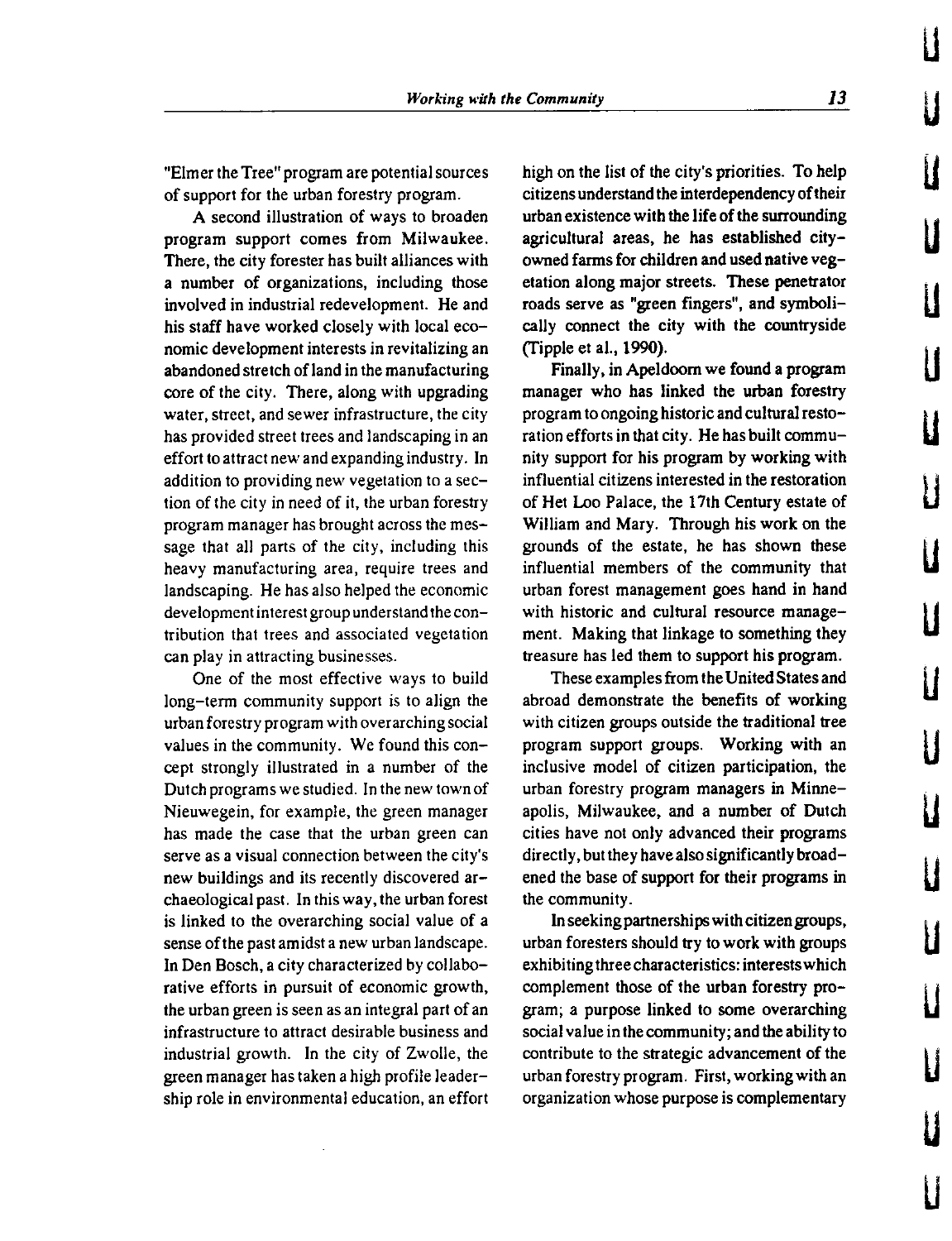to the purpose of the urban forestry program helps demonstrate that good vegetation management is consistent with other desirable conditions in the community, such as education, historic preservation, and economic development. Second, by linking the urban forestry program to programs clearly tied to overarching community values, an urban forestry program **can be** elevated in prominence in the social consciousness of that community. Finally, priority should be given to forming alliances with groups that can provide the long term, strategic support necessary for garnering such resources as funding, labor, and equipment. It is no accident that the non-traditional groups the urban foresters we studied worked with wield considerable political clout in their respective cities. Blending the interests of the urban forestry program with those of other community programs can often lead to progress for both, as programmatic and political synergies result.

#### **Providing Leadership**

Working with citizen groups to advance the urban forestry program involves getting work done through indirect channels. Partnerships, cooperatively run projects, and full utilization of volunteer resources require a shift in the managerial mindset. The workforce of citizen group members does not report directly to the manager; instead, citizen volunteers have primary allegiance to their organizations and to their causes. Therefore, in place of traditional command and control supervisors concentrating on doing things right, urban foresters working with the public become facilitative leaders, coaches, and technical supporters helping citizens to do the right thing (Bass, 1990; Vroom, **1988).** 

Under this model of citizen involvement,

two concepts--role clarity and empowerment- -are particularly relevant to providing effective leadership. **Role clarity** refers to the need to be very specific about such things as who will perform what task, to what standard, and in what sequence. Unless the work of the citizen workforce is closely coordinated with that of civil servants and contractors, important tasks will be forgotten, duplication will occur, and mistakes will be made. Frustration will result on both sides, and opportunities to strengthen the program will be missed. On the other hand, being very clear about the roles of all parties can help position a program for success, and this success can promote the interests of all.

**Empowerment** is the second key concept. In working with citizen partners it is critical to remember that their primary motivation is a desire to contribute to their community. As a leader in this social environment, the urban forestry program manager can increase volunteers' sense of contributing by empowering them to attain the requisite skills and to play major and active roles in the urban forestry program. The approach of training "citizen foresters" taken by TreePeople and the City of Los Angeles is grounded in the notion of empowerment (Lipkis and Lipkis, 1990). Their approach recognizes that if people are given the proper resources, understand their role, and are allowed to share in the responsibility for the outcome of a project, they will maximize their sense of accomplishment and seek to do more. On the other hand, if they are working without adequate resources, are not well trained, are not clear about their role, and don't share in the responsibility for the project, their sense of contribution and their motivation will be much lower. Clearly, a key part of the leadership role in urban forestry is to empower citizens to share in the responsibilities and accomplishments of managing the program.

**I** 

**i** 

**ft** 

ł

Ã

À

Ĥ

" **n** 

**n** 

**ft** 

**n** 

**ft**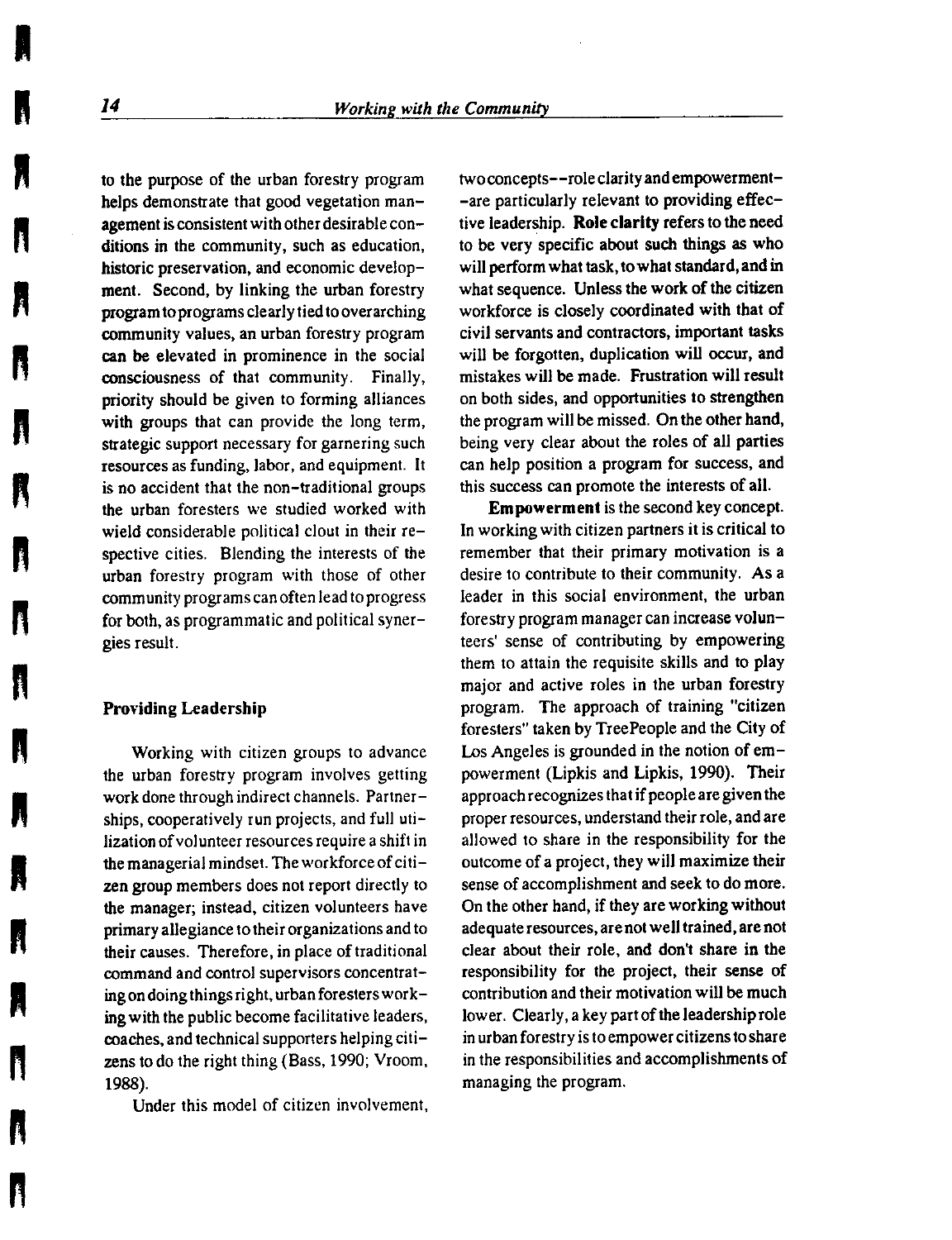Urban forest managers should recognize that working directly with the community must be complemented by other activities which mediate between their programs and the social and political environments in which they exist. Urban forestry programs must compete for essential resources with other programs and proposals. Like seedlings in the forest, urban forestry programs face environmental uncertainty throughout their life cycles. Viewed in

this light, the role of the urban forester expands from technical expert to program guardian, constantly watching for changes in the environment which promise health and development or threaten stress and decline.

To be successful, managers must continuously be alert to the relationships between their programs and other outside forces including administrative

agencies, the mayor's office, city council, and major developers. Like citizens and their groups, these other actors represent both potential sources of support and possible threats to the program. Gathering information about the activities and plans of these outside forces, representing the urban forestry program to them, and protecting the program from undue disturbance from them are **"Boundary Spanning Acth'ities"** (Tipple and Wellman, 1988). These activities at the interface between the urban forestry program and the surrounding social and political environment are essential to assuring program viability in the turbulent contexts in which most urban forestry programs exist.

Boundary spanning activities are not the same thing as public relations, at least as public relations is traditionally defined. Rather than one-way messages designed to create a favorable climate for the organization, boundary spanning involves a two-way dialogue aimed not simply at shaping public opinion but also at listening to public concerns and interpreting their implications for the program. And boundary spanning involves not only "the public," but also developers, other administrative units, state and federal agencies, and legislative bodies whose actions may help or hinder the urban forestry program.

Of central importanceforthis paper, bound-

ary spanning activities must be viewed as a necessary complement to the work of community volunteers. Boundary spanning activities open windows of opportunity, provide information about potential problems threatening the urban forest, and help assure the availability of the public resources (equipment, planting stock, personnel, etc.) necessary for strong and effective agency/public partnerships.

Working with citizens and their groups should be viewed as one of a range of boundary spanning activities which position the urban forestry program in its social and political environment. However, the solid currency on which effective boundary spanning must be based is community support. Unless there is strong and sustained community support for their programs, urban forest managers will find it hard to be taken seriously by city administration, political leaders, and private sector influentials. On the other hand, solid community backing, developed through working partnerships between professionally trained managers and the citizens they serve, will open a multitude of possibilities for creative interaction with these outside forces.

*<i>Unless we have healthy urban <u>forestry</u>* programs, *we will not hm•e healthy urban forests* 

LI

u

**u** 

u

 $\sf{I}$ 

 $\mathbf{l}$ 

u

**u** 

LI

**u** 

**u** 

LI

LI

**u** 

LI

**u** 

LI

**u**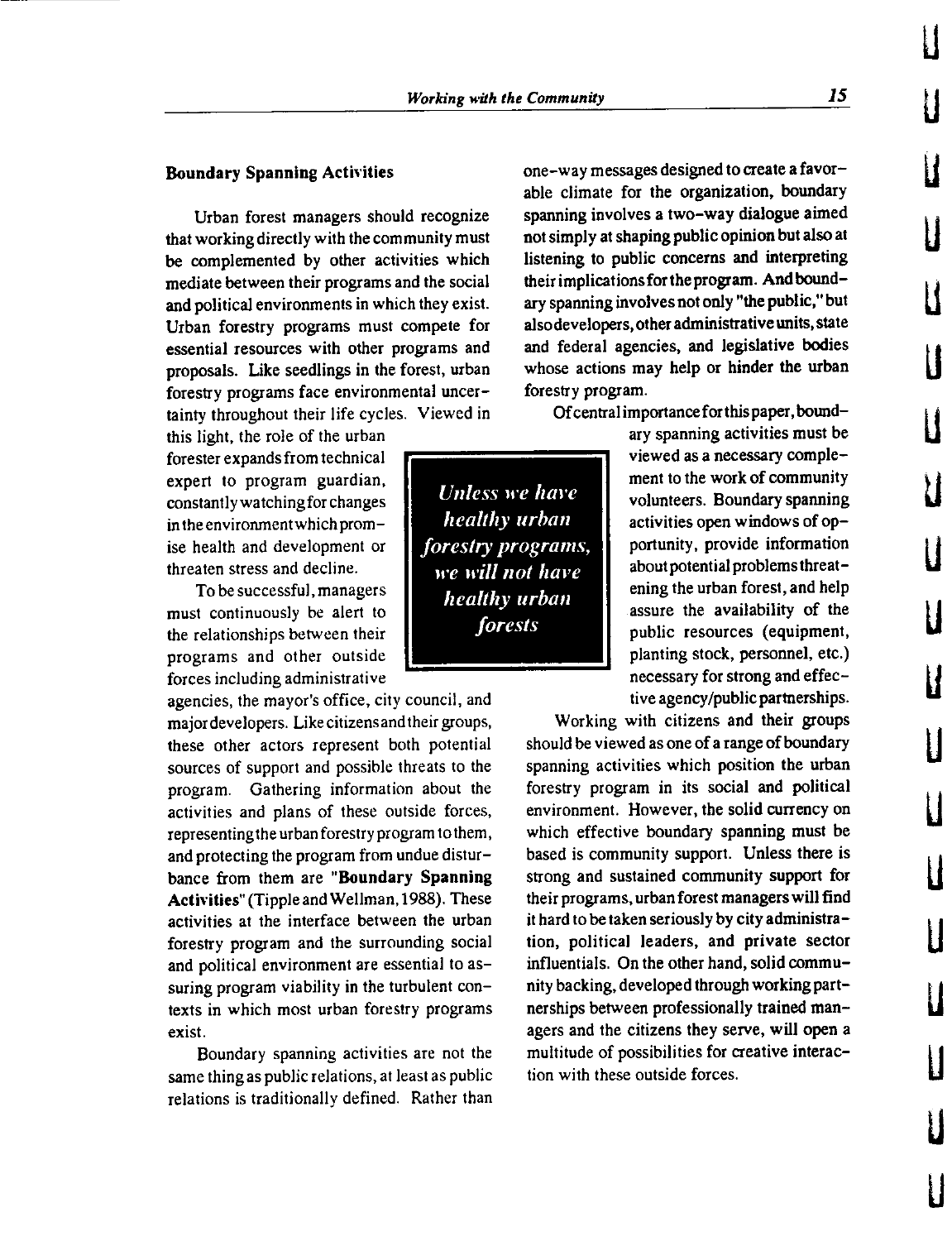### **CONCLUSIONS**

The urban forest management community is very aware of the physical threats to the urban forest. Research has provided a great deal of technical information on how best to maintain healthy urban forests, and practicing professionals have shared what they have learned from their innovative efforts to plant and protect the urban green. Unfortunately, however, there is not a comparable literature on how to develop and maintain healthy urban forestry *programs.* Yet, our ability to put technical knowledge into practice and stop the alarming decline of our city forests depends on having the necessary personnel, equipment, and budgets. Unless we have healthy urban forestry programs, we will not have healthy urban forests.

Healthy urban forests, and the multitude of social, environmental, and economic benefits that flow from them, depend on strong and sustained community support. Fleeting periods of tree planting excitement will not suffice. Perhaps even more than other public programs, because powerful economic interests tend not to back them strongly, urban forestry programs depend on community support. There are many ways of encouraging community support, but one of the essential and most effective of these is direct citizen involvement in the urban forestry program. In taking an active role in planning and managing the urban green, people also take pride in and accept responsibility for the trees and associated vegetation that make up the urban forest. Instead of taking the forest for granted until a crisis like a hurricane or pestilence comes along, they will tend to develop the broad, Jong-range perspective which is critical to program success.

To be successful, urban forest program managers must exercise leadership in pursuit of the public interest. Such leadership for urban forestry, just as for other public programs (Osborne and Gaebler, 1992), necessarily entails a proactive, entrepreneurial approach to creating conditions in which urban forestry programs can thrive. These conditions must be able to sustain the program over the long haul, through the inevitable ebbs and flows of public interest in the resources entrusted to its care.

If the time and energy citizens devote to improving their urban forests is to be welldirected, efficient, and productive enough to encourage further action, it must be carried out in partnership with urban forest management professionals. Their technical expertise is crucial to success. Unfortunately, there has been little in most professional education to prepare practicing public sector managers for working with citizens and community groups. A great service has been provided to the profession by those pioneers who have tried new and innovative ways of working with the public and have shared their practical wisdom with others. Our goal in this paper has been to provide a conceptual framework for urban forest managers engaged in the dialogue about working with the public. Our hope is that this framework will stimulate and channel this dialogue in deeper and more fruitful channels, so that our understanding of the art of urban forest management will come to more nearly balance our command of the science.

**ft** 

" **n** 

**T** 

**n** 

**ft** 

**n** 

**R** 

" "

**R** 

**n** 

N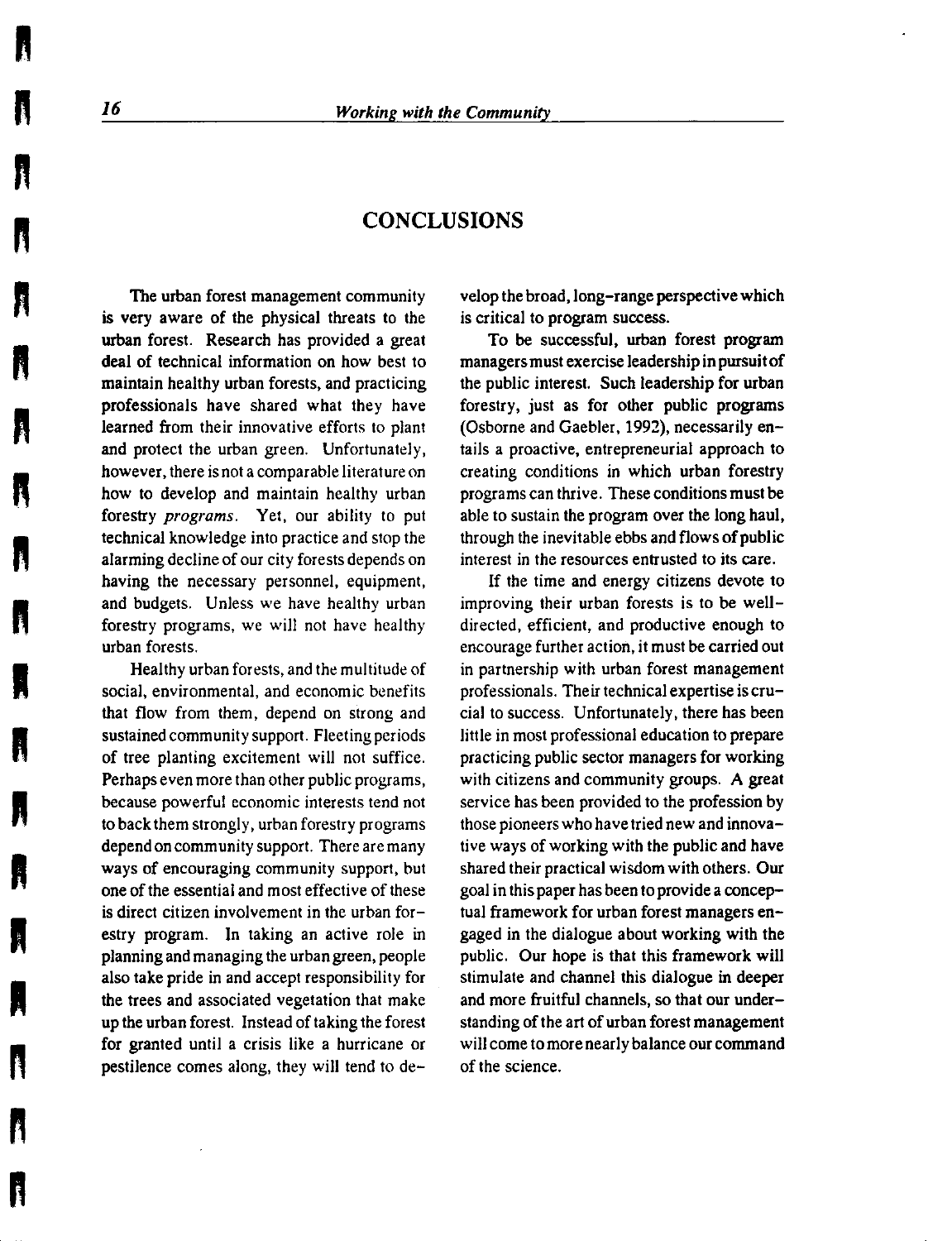#### **REFERENCES**

- Bus. B.M. 1985. Leadership: Good, Better, Best. *Organizational Dynamics,* 13(3):26-40.
- Conrad, J. 1992. Tree Sanity. *Ama'ican Forests:*  98(5,6):45-47.
- Dawe, N.A. 1990. Forming Friendly Mergers. *Urban Forests:* August/September.
- Dawe, N.A. 1989. Citizens with a Vision. In G. Moll and S. Ebcnreck, (eds.). *Shading* Our *Cities: A Resource Guide of Urban and Community Forests.* Washington, DC: Island Press.
- Dobyns, L., and C. Crawford-Mason. 1991. *Quality or Else: The Revolution in World Business.* New York: Houghton Mifflin.
- Grey, G.W., and F.I. Deneke. 1986. *Urban Forestry,* Second Edition. New York: John Wiley.
- Harrell, J.B., and P.P. Gornicki. 19S1. Urban Forestry in the Sunshine State. *Journal of Forestry* 79(8):506-508.
- Hull, R.B. I\'. 1992. How the Public Values Urban Forests. *Journal of Arboriculture* 18(2):98-101.
- Johnson, C. 1982. Political & Administrative Factors in Urban-forestry Programs. *Journal of Arboriculture*  8(6):160-163.
- Kreem, L. 1990. Citizen Action: Key to Life on the Streets. *Urban Forests:* June/July.
- Lipkis, A., and K. Lipkis. 1990. *The Simple Act of Planting a Tree: A Citizen Forester's Guide to Healing four Neighborhood.* Los Angeles: Jeremy P. Tarcber, Inc.
- Miller, R.W. 1988. *Urban Forestry: Planning and MaMging Urban Greenspaces.* Englewood Cliffs, NJ: Prentice Hall.
- Moll, G. and S. Young. 1992. *Growing Greener Cities.* Los Angeles, CA: Living Planet Press.
- Moronne, D.D. 1978. Urban Forestry: Agency Guidelines for Public Involvement. Proceedings of the National Urban Forestry Conference, November 13-16, Washington, DC.
- Osborne, D., and T. Gaebler. 1992. *Reinventing Government: How the Entrepreneurial Spirit is Tran.iforming the Public Sector.* Reading, MA: Addison-Wesle)·.
- Schon, D.A. 1983. *The Reflective Practitioner: How Ptofessionals Think* in *Action.* New York: Basic Books.
- Sievert, R.C. 1988. Public Awareness and Urban Forestry in Ohio. *Journal of Arboriculture* 14(2):48-51.
- Tipple, T.I., and J.D. Wellman. 1988. Organizational and Managerial Characteristics of Successful Urban Forestry Programs Operating in Turbulent Environments.

*Healthy Forests, Healthy World: Proceedings a/the*  1988 Society of American Foresters National *Conwntion.* Betbesda, MD: Society of American Foresters, pp. 400-404.

\_\_\_\_\_\_ . **1989.** Ufe in **lhe Fishbowl:** Public Participation Rewrites Public Foresters' Job Descriptions. Journal of Forestry 87(3):24-30.

- Tipple, T.l., J.D. Wellman, **and** G.L. Wamsley. 1990. Urban Forestry Administration in The Netherlands. Society *and Natural Re.sources* 3:395-403.
- Toup, C. 1992. Giving Life to Community Roots, *Urban Foresrs:* October/November.
- Vroom, V.H. 1988. The New Leadership: Managing Participation in Organizations. New York: Prentice Hall.
- Wellman, l.D., and T.l. Tipple. 1990. A Model for Successful Management of Urban Forests. In P.D. Rodbell (ed.), Make Our Cities Safe for Trees: Proceedings of the Fourth Urban Forestry Conference. Washington, DC: The American Forestry Association, pp. 145-151.
	- \_\_\_\_\_\_\_ . 1991. Urban foresters' Perspective on Boundary Spanning Activities: A Survey of the Municipal Arborists and Urban Foresters Society. Final Report to USDA forest Service, North Central Forest Experiment Station. 20 pp.
- Willeke, D. 1987. The Imperative Forest. *American Forests*, July/August, 61-64.

#### *For Further Reading*

- Cooper, T.L. 1984. Citizenship and Professionalism in Public Administration. Public Administration Review 44:143-151.
- Eaton, B. 1983. Replanting the Asphalt Jungle. *Environmenial Action,* November, 10-13, 16-17.
- Stivers, C. 1990. The Public Agency as Polis: Active Citizenship in the Administrative State. *Administration and Society* 22(1):86-105.
- Wamsley, G.L., R.N. Bacher, C.T. Goodsell, P.S. Kronenberg, I.A. Robr, C.M. Stivers, 0.F. White, and J.F. Wolf. 1990. *Refounding Public Administration.* Newbury Park, CA: Sage Publications.
- Wellman, J.D., and T.J. Tipple. 1990. Public Forestry and Direct Democracy. *The Environmental Professional*  12:77-86.

u

u

u

u

u

u

u

u

u

LI

LI

u

u

LI

LI

u

LI

u

LI